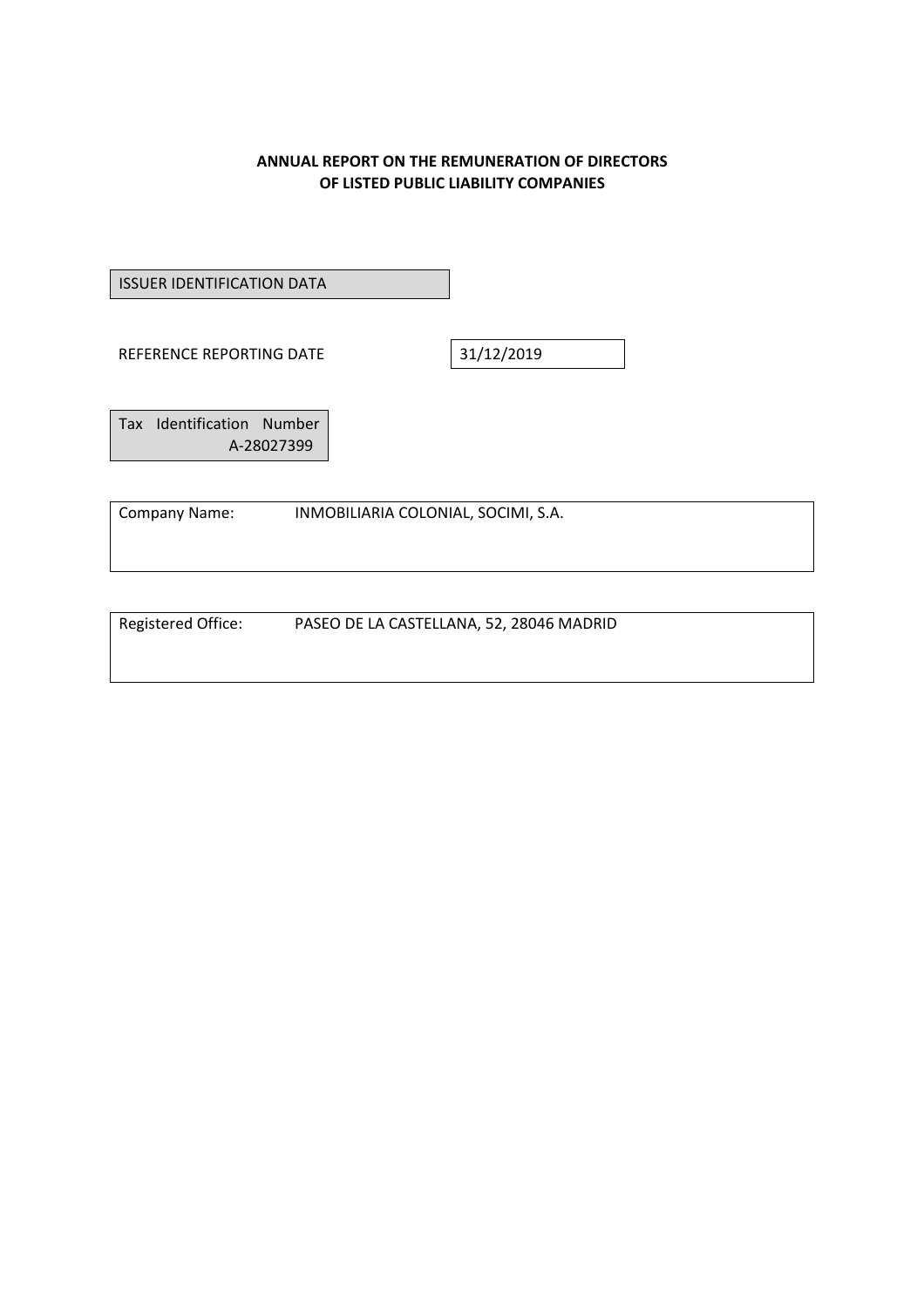#### **ANNUAL REPORT ON REMUNERATION OF DIRECTORS OF LISTED PUBLIC LIABILITY COMPANIES**

#### **A.** REMUNERATION POLICY OF THE COMPANY FOR THE YEAR IN PROGRESS

A.1 Explain the current policy for the remuneration of directors applicable to the year in progress. Where relevant, certain information may be stated in relation to the remuneration policy approved by the General Meeting of Shareholders, provided the addition is clear, specific and concrete.

There must be a description of any specific determinations for the year in progress, of the remuneration of directors in their capacity as such and for their performance of executive functions by the Board pursuant to the provisions of the contracts signed with executive directors and with the remuneration policy approved by the General Meeting of Shareholders.

The following aspects, at least, must be reported in any case:

- ‐ Description of the procedures and bodies of the company involved in determining and adopting the Remuneration Policy and its conditions.
- State and, where appropriate, explain whether consideration have been given to comparable companies for the purposes of establishing the company's remuneration policy.
- ‐ Information as to whether an external advisor was involved and, should this be the case, the identity of the advisor.

The remuneration policy of the directors (the "**remuneration policy**" of Inmobiliaria Colonial, SOCIMI, S.A. (The **"Company**" or "**Colonial**") is aimed at promoting profitability for Colonial and its Shareholders, the long-term sustainability of the Company and including the necessary precautions to discourage excessive risks and rewards for unfavourable results. It also aims to compensate the work of the Company directors in achieving that purpose, while always maintaining a proportional relationship to professional performance without mainly basing itself on the general performance of the markets or the sector in which Colonial operates or on other similar circumstances. Likewise, the primary objective of the Company is for the remuneration received by the directors of Colonial to be in reasonable proportion to the Company's importance, its economic position at all times and the market standards of comparable companies in Spain and abroad.

The General Meeting approves at least every 3 years, as a separate item on the agenda, a Remuneration Policy in keeping with the remuneration system provided for in the Company Bylaws. The Ordinary General Meeting of 14 June 2019 approved the Remuneration Policy for the years 2020, 2021 and 2022.

The Remuneration Policy establishes the remuneration items that make up the remuneration of the directors in their capacity as such, within the remuneration system provided for in the Company Bylaws, and includes the maximum amount of annual remuneration for all Colonial's directors for their membership of the Company's Board of Directors and its committees. On the basis of the foregoing, the Board of Directors is responsible for determining the remuneration to be paid to each one. To this end, consideration is given to the level of dedication and the functions and responsibilities attributed individually, their membership of Board committees, and any other objective circumstances that could be relevant.

The annual remuneration established in the Remuneration Policy takes into account the level of responsibility of the directors (in particular, executive directors), ensuring that it is competitive with the remuneration at other comparable companies based on their capitalisation, size and international presence, following examination and analysis of these factors for the purposes of determining Colonial's Remuneration Policy. To determine such remuneration, the proposed remuneration policy submitted to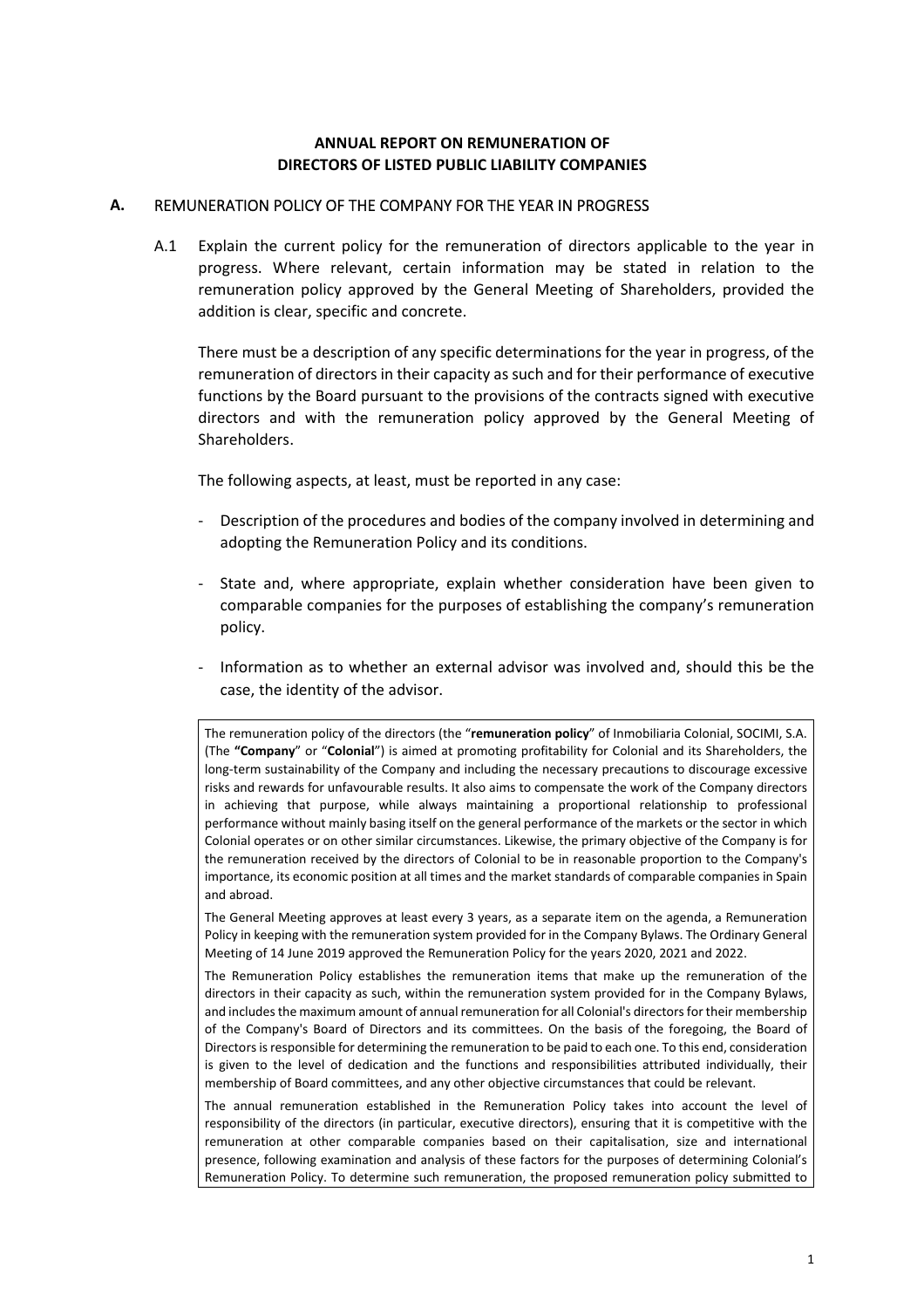the Board by the Appointments and Remuneration Committee (the "**ARC**") considered the specific characteristics of each position and level of responsibility and dedication required.

Unlike non‐executive directors, executive directors of Colonial do not receive any specific remuneration for their membership of the Company's Board of Directors or of its committees, and these functions are included in items of fixed remuneration established for them in their respective contracts.

In addition, the remuneration of executive directors under their contracts is consistent with the Remuneration Policy, which provides for (i) the amount of fixed annual remuneration and changes thereof in the period to which the policy relates, (ii) the various parameters for setting the variable components and (iii) the principal terms and conditions of their contracts, including, in particular, the term, early termination benefits or cessation of the contractual relationship and exclusivity, post-contractual noncompetition and long-service or loyalty agreements. The Board of Directors sets the remuneration of directors for the discharge of executive functions and the terms and conditions of their contracts with the Company in accordance with the Law and with the Remuneration Policy.

Likewise, on 21 January 2014, the General Meeting approved the establishment of a remuneration system including the delivery of shares to executive directors and members of the Management Committee, subject to compliance with certain parameters. This system is in force until 2021.

Currently, only executive directors receive variable remuneration based on the discharge of their duties.

The Regulations of the Board of Directors provide that directors, committees and their members may request external advice on matters where they deem it necessary. In this regard, during the 2019 financial year, Spencer Stuart and Headway have provided advice.

The specific determinations for directors in their capacity as such applicable to the year in progress are set out below in this section A.1. During the year in progress, the executive directors will receive the corresponding amounts by virtue of their contracts, as shown below in this section A.1.

Relative importance of items of variable remuneration with respect to the fixed items (remuneration mix) and the criteria and objectives taken into account to determine them and to guarantee a proper balance between the fixed and variable components of remuneration. In particular, indicate the action taken by the company in relation to the remuneration system to reduce exposure to excessive risks and adjust it to the company's long-term objectives, values and interests, including, where appropriate, a reference to measures in place to ensure that the remuneration policy is based on the company's long‐term results, measures taken in relation to personnel categories whose professional activities have a material impact on the company's risk profile, and measures in place to prevent conflicts of interest, if any.

Likewise, indicate whether the company has established a period for accrual or consolidation of certain items of variable remuneration, a deferral period for the payment of certain amounts or the delivery of financial instruments already accrued and consolidated, or whether a clause has been agreed which reduces deferred remuneration or obliges the director to return any remuneration received, when the remuneration has been based on data subsequently shown to be manifestly inaccurate.

In this regard, and aiming for the appropriate balance between fixed and variable items in the remuneration, the Board of Directors, following the ARC's proposal, determines the amount of the variable remuneration every year, always depending on the performance of the quantitative and qualitative targets (which are specified hereafter in section A.1) and ensuring that the variable remuneration does not exceed 100% of the total fixed remuneration.

Executive Directors, that is, the Chairman and the CEO, who is also the Executive Vice President (hereinafter the "**CEO**"), may receive, by way of annual variable remuneration, an amount of up to 100% of the annual fixed remuneration of each Director.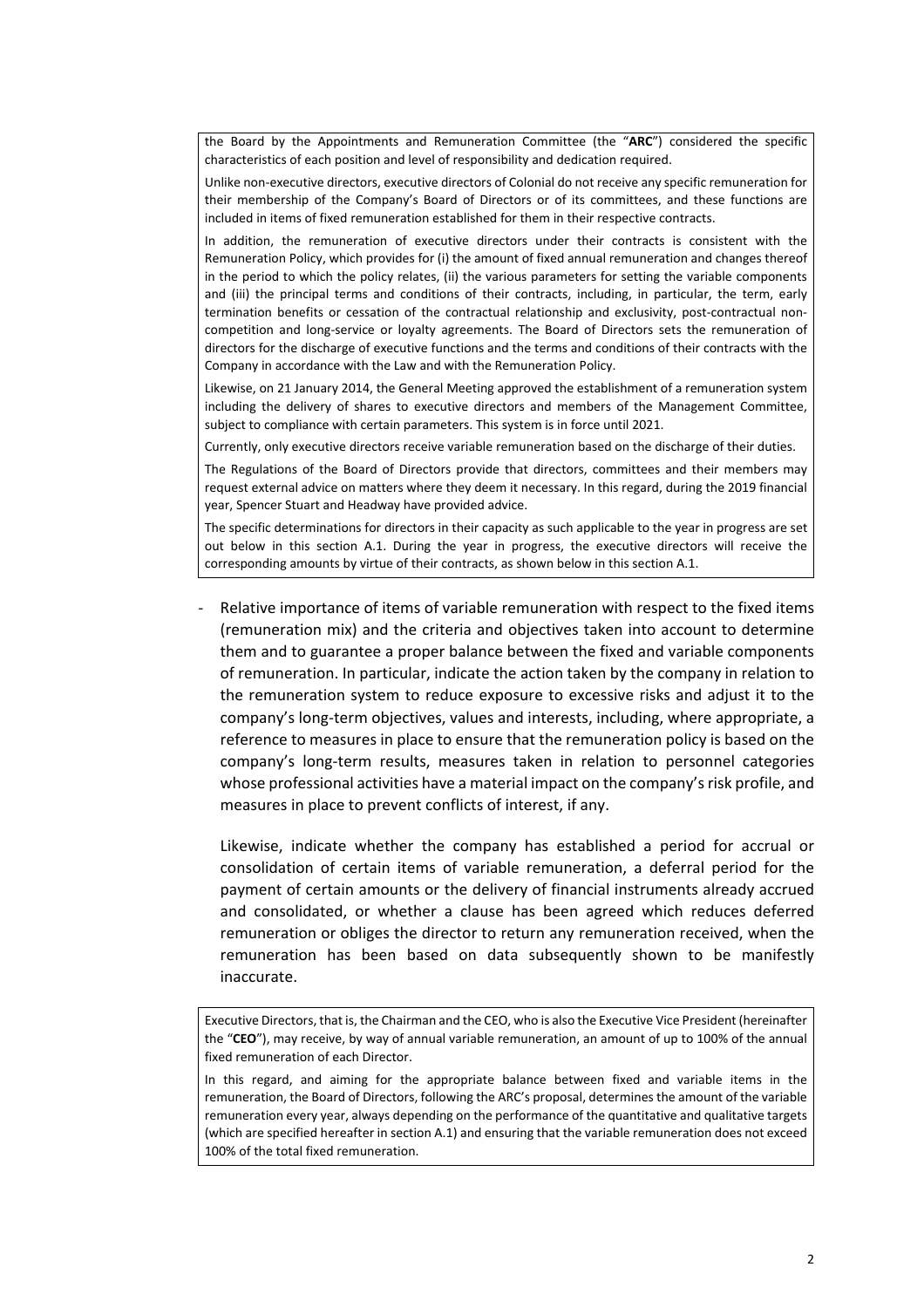In exceptional circumstances, executive directors may also receive an additional variable remuneration each year, the maximum amount of which may be up to 200% of their annual fixed remuneration. This additional variable remuneration may be agreed in exchange for the participation of each of the executive directors in corporate transactions of acquisition, investment, restructuring or any other transaction or action that, due to its nature, complexity, amount and results, may generate significant added value for shareholders or give rise to an economic benefit or a significant increase in equity to strengthen the sustainability of the Company. The Board of Directors, at the proposal of the ARC, shall agree, where appropriate, and set the amount and settlement date of this additional variable remuneration for each of the executive directors, in accordance with the criteria set out in this section A.1 below.

Pursuant to the contracts drawn up between the executive directors and the Company, Colonial's Board of Directors may claim a total or partial refund of any amounts that executive directors may have received by way of variable remuneration, when this remuneration has been paid on the basis of data subsequently shown to be manifestly inaccurate.

In addition to the annual variable remuneration and, if any, the additional variable remuneration, the Chairman and the CEO are beneficiaries of the share delivery plan, which was approved by Colonial's General Meeting of Shareholders on 21 January 2014, and the term of which was extended to the year 2021 in a resolution by Colonial's General Meeting of Shareholders on 29 June 2017 (the "**Plan**"), which establishes a series of objective criteria on the performance of the Company to determine the specific number of shares to be delivered, such as the net cash flow from the Company's operations obtained annually and changes in the Net Asset Value of the Company's shares that occur each year.

The shares received through execution of the Plan may not be disposed of or transferred by the beneficiaries of the Plan until 3 years have elapsed from the date of delivery, with the exception of those necessary for the payment of taxes arising from their accrual.

The Company considers that it does not have any employees whose professional activities have a material impact on the Company's risk profile.

Finally, non-executive directors do not receive any remuneration referencing the listing value of the shares or implying the delivery of shares or option rights to Company shares.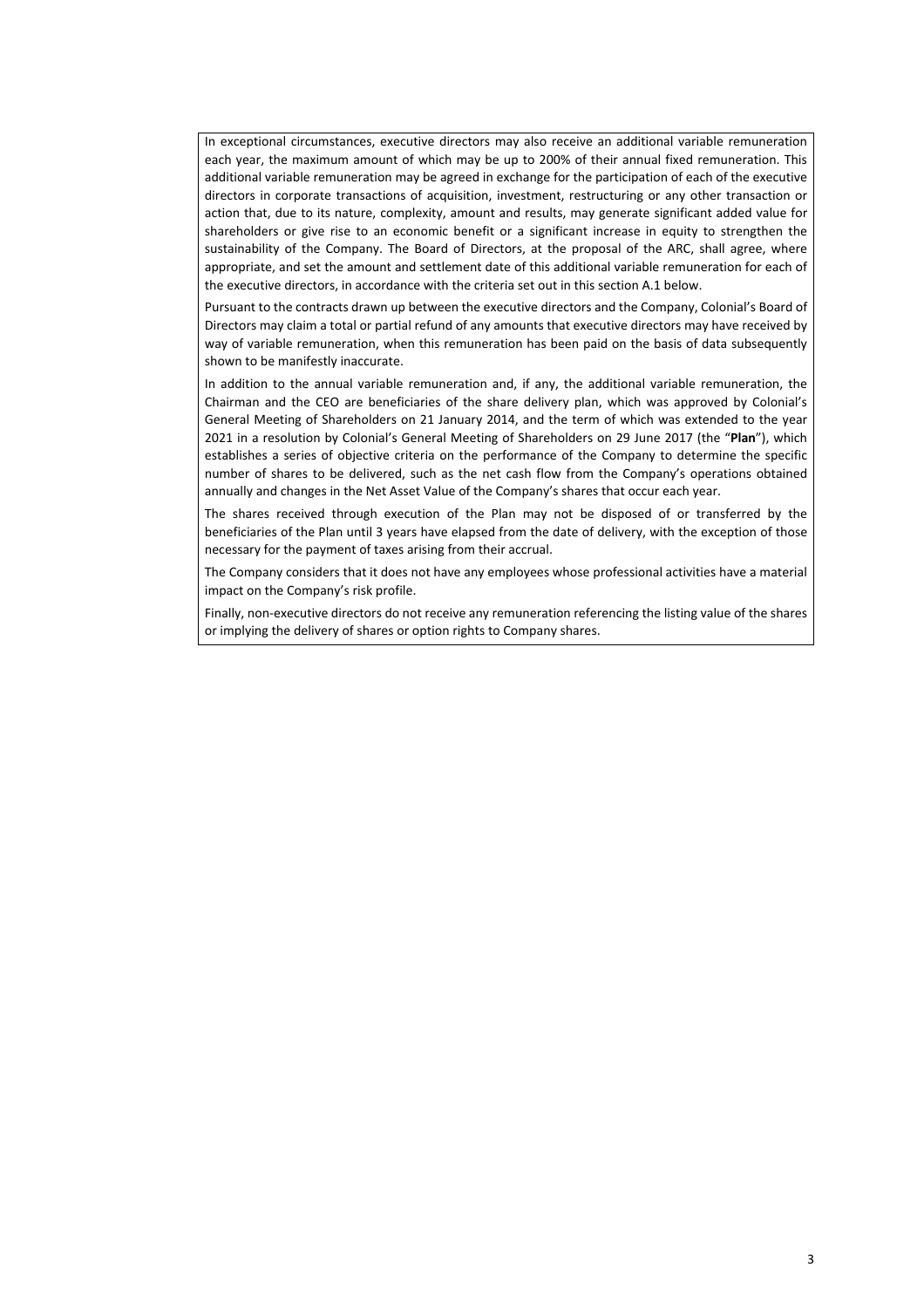The amount and nature of any fixed components expected to accrue in the course of the year to directors in their capacity as such.

Pursuant to the Remuneration Policy applicable to the current year, the maximum amount of annual remuneration for all directors in their capacity as such is €2,280,000. Colonial's Board of Directors, therefore, determined the following distribution applicable to the year in progress:

- Directors are entitled to a fixed annual amount of  $£50,000$ .
- The lead independent director is entitled to an additional fixed amount of  $E$ 75,000.
- Directors are entitled to the sum of  $$5,000$  as attendance fees for each meeting of the Board of Directors they attend.
- Members of the Executive Committee are entitled to the sum of €3,000 as attendance fees for each meeting of the Executive Committee they attend.
- ‐ The Chairman of the Audit and Control Committee (the "**ACC**") and the Chairman of the ARC are each entitled to an additional fixed annual amount of €50,000.
- ‐ The other members of the ACC and the ARC are each entitled to an additional fixed annual amount of €25,000.
- The Chairman of the ACC and the Chairman of the ARC are each entitled to the sum of  $\epsilon$ 4,800 as attendance fees for each meeting of the ACC and ARC they respectively attend.
- The other members of the ACC and the ARC are each entitled to the sum of €3,000 as attendance fees for each meeting of the ACC and ARC they respectively attend.

Executive directors do not receive any remuneration for their membership to the Board of Directors or to its committees; nor do they receive any annual fixed amounts, or attendance fees for meetings of the Board of Directors and committees.

The amount and nature of the fixed components that will be accrued during the year for the performance of senior management functions by executive directors.

The Remuneration Policy stipulates a fixed annual remuneration of €571,726 for the Chairman and €665,282 for the CEO. These amounts compensate all the functions carried out by executive directors at Colonial and its group companies, except for the remuneration paid to the directors of *Société Foncière Lyonnaise*, and are increased automatically each year through the application of the CPI index published by Spain's National Statistics Institute ("INE") for the preceding calendar year. In this regard, pursuant to the annual update of these amounts, for the year in progress, the fixed components of the remuneration of executive directors have been established as the sum of €576,300 for the Chairman and the sum of €670,604 for the CEO.

‐ The amount and nature of any component of cash remuneration that will be accrued in the course of the year, including but not limited to insurance premiums paid on behalf of the director.

Colonial has taken out a collective civil liability insurance policy that covers liability for the acts and conduct of the members of the Board of Directors (executives and non‐executives) and directors of the Company, as a result of the performance of the activities inherent to their duties, as well as any losses caused in cybersecurity attacks or failures. The cost of this insurance policy is not included in the maximum amount of annual remuneration for all directors in their capacity as such. The amount of the collective civil liability insurance policy is expected to be €241,159 in the current year.

In addition, the Company pays the CEO other payments in kind for the use of a vehicle, family health, disability and accident insurance and life insurance. It is expected that, in the current financial year, the amount of these payments in kind will be €46,277.

‐ The amount and nature of the variable components, with a distinction made between those established in the short term and in the long term. Financial and non‐financial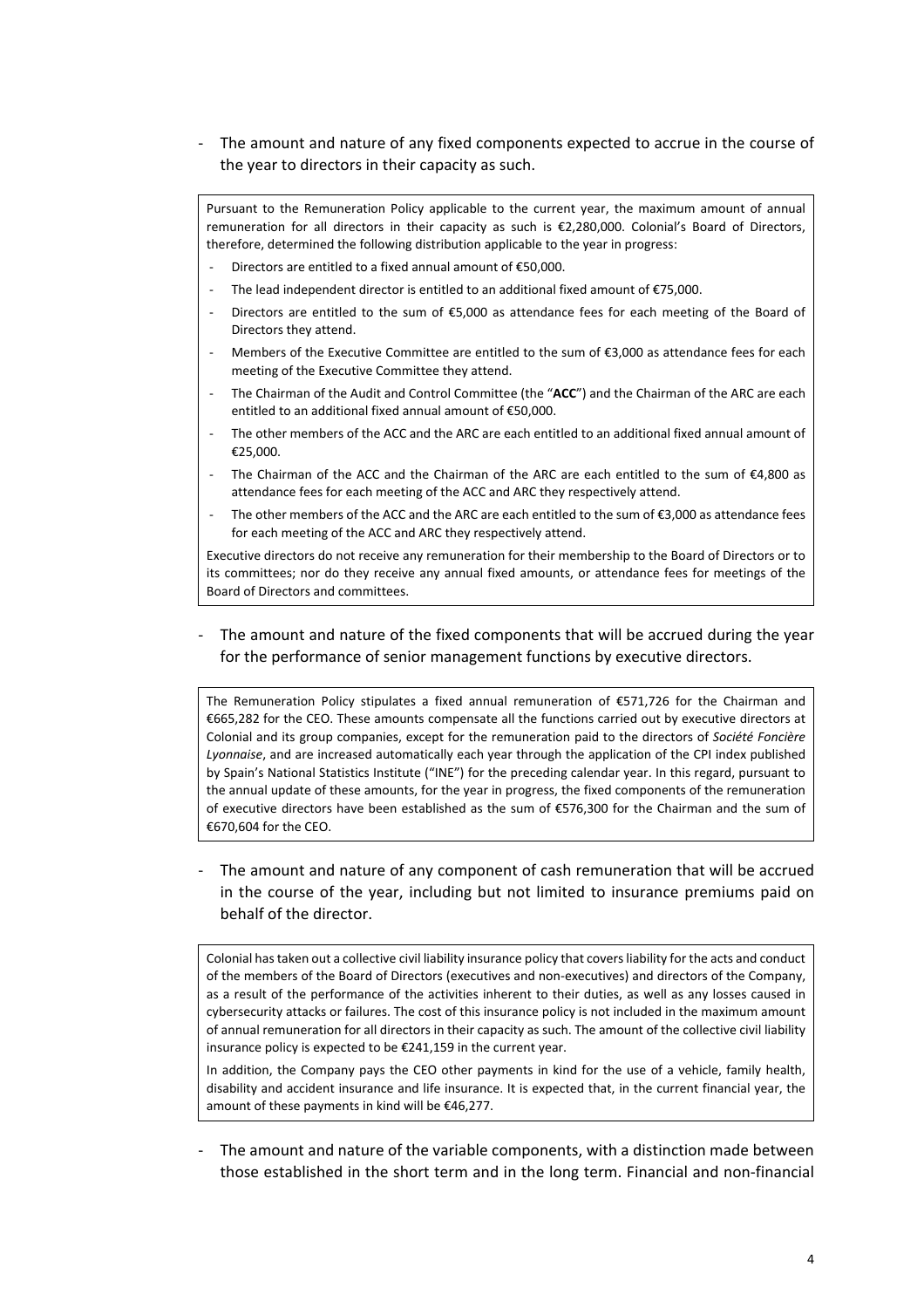parameters, the latter including social, environmental and climate change parameters, selected to determine variable remuneration for the year in progress, explanation of the extent to which these parameters bear a relation to performances of the director and also of the company and its risk profile, and the methodology, necessary timeline and techniques in place for the purposes of determining, at year-end, the level of compliance with the parameters used to draw up variable remuneration.

State the range in monetary terms of the different variable components depending on the level of compliance with the objectives and parameters established, and whether there is any maximum monetary amount in absolute terms exists.

Executive Directors may receive, by way of annual variable remuneration, an amount of up to 100% of the annual fixed remuneration of each Director.

Within the framework of the Remuneration Policy applicable for the year 2020, the Board of Directors, at the proposal of the ARC, will determine the variable remuneration corresponding to the executive directors for the current year that may be up to 100% of the fixed remuneration. The variable remuneration will be determined based on the quantitative and qualitative targets, where the former make up 70% of the variable remuneration and the qualitative targets make up the remaining 30%. In particular, and with respect to the quantitative targets, the parameters to be taken into consideration include earnings on rentals, the EBITDA, the profit per share value, the financial policy of the Company and the creation of value for Shareholders. Likewise, for the determination of the ordinary variable remuneration, the made investments and divestments will also be taken into account. Other qualitative parameters which will also be considered include the result of the evaluation of the performance of their functions, the promotion of ESG (Environmental, Social and Governance) and compliance with corporate social responsibility policies.

In exceptional circumstances, executive directors may also receive an additional variable remuneration each year, the maximum amount of which may be up to 200% of their annual fixed remuneration. This additional variable remuneration may be agreed in exchange for the participation of each executive Director in corporate transactions involving acquisitions, investments, restructuring or any other transactions or actions that, due to its nature, complexity, amount and results, may create significant added value for Company Shareholders or give rise to an economic benefit or a significant increase in equity to strengthen Colonial's sustainability.

In any case, the parameters stipulated in relation to ordinary and extraordinary variable remuneration will be linked to the level of compliance with the parameters, in due consideration of the performance of executive directors with respect to the level of compliance with the targets/budgets agreed on an annual basis, the intended investment, increases in Colonial's NAV and trends in the share price.

Furthermore, both the Chairman and the CEO are beneficiaries of the Plan, the most relevant aspects of which are indicated below:

- *Description*: delivery of ordinary Colonial shares to beneficiaries depending on the annual achievement of certain indicators and on the beneficiaries being executive directors or having a commercial or employment relationship with the Company or its group on the dates of delivery of the shares.
- *Beneficiaries*: The Chairman, the CEO and the members of the company's Management Committee at any given time, including senior officers.
- *Determination of the number of shares*: The Chairman of the Board and the CEO, based on the fulfilment of certain requirements, are entitled to receive each year a maximum of 48,837 and 126,977 shares, respectively. However, the maximum number of shares to be received indicated for each of them may be increased by a maximum of 25%, depending on whether certain conditions are met.
- *Conditioning factors*: The number of shares to be allocated to beneficiaries will be subject to the achievement of certain conditions tied to the Company's performance. In this regard, on 13 May 2014, Colonial's Board of Directors specified the following as conditioning factors: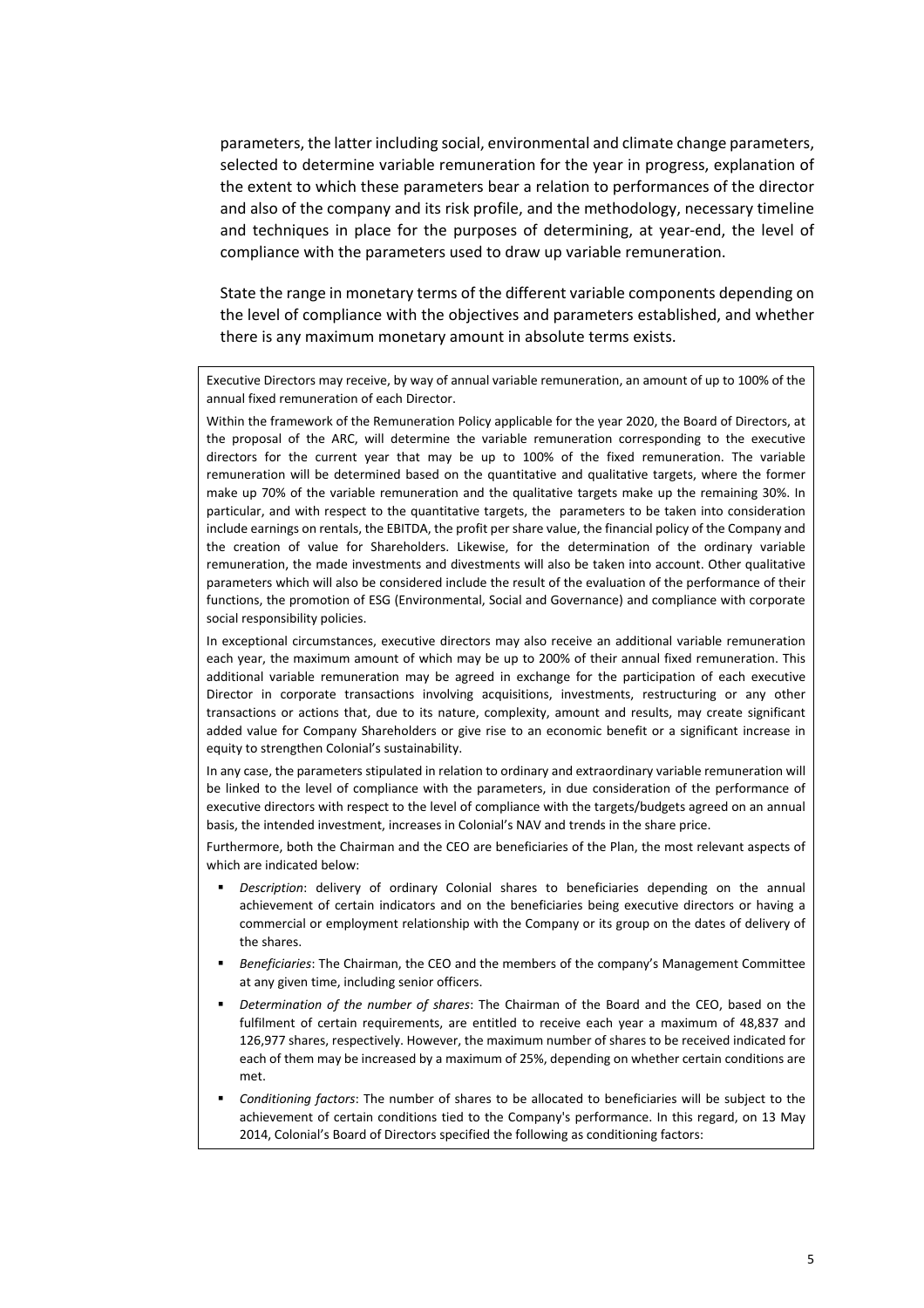- ‐ If the net cash flow of operations of the Company obtained annually (the "**NCF**") is between 95% and 105% with respect to the last business plan approved by the Board of Directors (the **"Business Plan"**), 100% of the number of shares envisaged will be accrued.
- ‐ If the NCF exceeds the provisions of the Business Plan by more than 5%, the maximum number of shares that could be received in that year will increase by 1.5% for each percentage point increase of the NCF above 105%, up to a new maximum number of shares equivalent to 125% of the number of shares envisaged.
- ‐ If the NCF is lower than the provisions of the Business Plan by up to 25%, the maximum number of shares that could be received in that year will decrease by 1.5% for each percentage point decrease of the NCF below 95%.
- ‐ If the NCF is lower than the provisions of the Business Plan by more than 25%, no portion of the number of shares envisaged will be accrued.

Likewise, the number of shares to be delivered based on the stipulated calculations will be reduced by 25% every year if the Net Asset Value ("NAV") of Colonial shares does not show a yearly 4% growth during the Plan. The yearly NAV target will be calculated by increasing the data from the previous year by 4%.

The NCF and the NAV will be applied on a "per share" basis.

 *Term and delivery*: The Plan will be in force until 2021. The Board of Directors, following a report by the ARC, will approve the annual settlement and determine the number of shares that correspond to each of the beneficiaries based on achievement of the previous year's indicators. The shares will be delivered between 15 and 30 April of each year and may not be sold or transferred until 3 years have elapsed since delivery, except to cater for the taxes arising from accrual thereof.

The delivery of the shares will include a final adjustment, such that the equivalent monetary value of the delivered share does not exceed 150% of the average share price in November 2013.

In any case, should a resolution be adopted with a material negative impact on Colonial shares or that may result in a different number of outstanding shares, the Board of Directors will perform the necessary adjustments, for the calculation, to maintain the equivalence of the benefits under the Plan.

The Plan will be settled early in the event that a substantial liquidity event takes place, as defined in the resolution of the General Meeting of 21 January 2014.

If, during the term of the Plan, the Chairman or CEO are unfairly dismissed, the General Meeting does not extend their mandate or they are dismissed from their positions without just cause, they will be entitled to an early settlement of the Plan, and the shares pending settlement will be delivered. Beneficiaries will lose their right to the delivery of shares and rights to the shares granted in the event of justified dismissal, termination with just cause or if they resign of their own accord, and in the event of a breach of contract in respect of confidentiality, a ban on offers of services or competition.

Main characteristics of long-term savings schemes. Among other information, the contingencies covered by the system will be stated, whether these are defined‐ contribution or defined‐benefit, any annual contributions that must be made for defined‐contribution systems, any benefits to which beneficiaries may be entitled in the case of defined‐benefit systems, the conditions for the consolidation of economic rights in favour of directors and their compatibility with any kind of payment or compensation for termination or early departure, or that arises from cessation of the contractual relationship, in the terms stipulated, between the company and the director.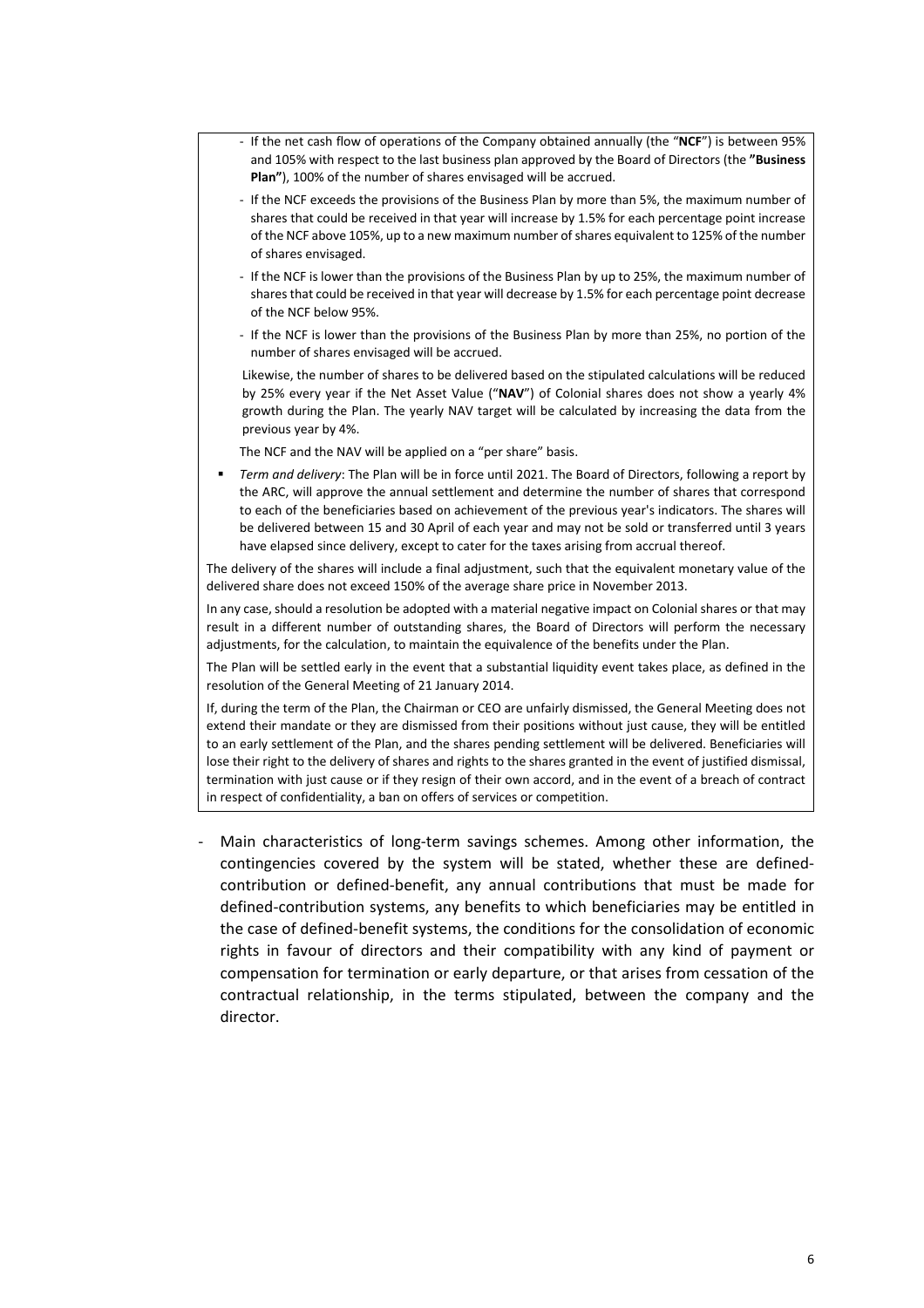It must be stipulated whether the accrual or consolidation of any long-term savings plans are linked to the achievement of certain objectives or parameters relating to the short-term and long-term performance of the director.

The Chairman and the CEO of Colonial are the beneficiaries of a defined-contribution welfare scheme covering the contingencies of retirement, disability and death.

In 2019, the annual contributions to this welfare system were established as €77,963 for the Chairman and €103,950 for the CEO. These amounts are increased automatically each year through application of the CPI index published by Spain's National Statistics Institute ("INE") for the preceding calendar year. In this regard, the annual contributions for the year in progress will be 78,586 euros for the Chairman and 104,782 euros for the CEO.

The employee welfare system of executive directors recognises the vesting of economic rights in the event of stepping down or termination of the professional relationship prior to the occurrence of the contingencies covered, unless such stepping down or termination occurs when just cause is found. Furthermore, these long‐term savings schemes are compatible with any severance packages that may be applicable.

‐ Any type of payment or compensation for termination or early departure, or that arises from cessation of the contractual relationship, in the terms stipulated, between the company and the director, whether departure is at the behest of the company or is the wish of the director, and any kind of agreement, such as an exclusivity, postcontractual non-competition and long-service or loyalty agreement, entitling the director to any kind of remuneration.

The Chairman and the CEO are entitled to additional special payment by way of compensation in the event of non-justifiable removal or non-renewal of their terms, or a substantial reduction of their respective functions. The compensation will also accrue in the event that they waive or resign from their posts as a result of a loss of control at the Company or a major change in the membership of the Board of Directors, and in the event of an amendment to the conditions agreed in their contracts without their consent, among other scenarios.

In this regard, the Chairman and the CEO are entitled to receive from the Company, by way of compensation for termination of their respective contracts, a gross sum equivalent to 2 years' fixed and variable remuneration, in the minimum amounts of  $\epsilon$ 1,650,000 and  $\epsilon$ 1,920,000, respectively. These amounts will be increased automatically each year through the application of the CPI index published by Spain's National Statistics Institute ("INE") for the preceding calendar year. For the purposes of calculating this compensation, consideration will be given to the average of the amounts received in respect of fixed and variable remuneration in the last 2 years, excluding any amounts that may have been received by the Chairman and the CEO, respectively, as additional variable remuneration, and any amount that might accrue in their favour from the Plan.

The Plan also stipulates that if the beneficiaries are unfairly dismissed during the term of the Plan, where the General Meeting does not extend the term of the Chairman or CEO or where they are dismissed from their positions without just cause or they legally retire (including agreed early retirement), they will be entitled to an early settlement of the Plan and delivery of the maximum number of shares that would have accrued in the year of termination, non-renewal of the mandate, unfair dismissal or legal retirement, as well as the maximum number of shares that could accrue during the remaining years of the Plan's effectiveness until expiry thereof. The Board of Directors will also agree on early settlement of the Plan, and the maximum number of shares pending will be delivered to each of the executive directors in the event of a "substantial liquidity event", which would arise (i) if a takeover bid is authorised in order to acquire all the share capital of Colonial, or (ii) in the event of a significant refinancing of existing debt. In the latter case, the early settlement of the Plan is subject to ratification by the ARC.

There are no other agreements drawn up with the directors of Colonial, such as exclusivity, postcontractual non-competition and long-service or loyalty agreements, entitling directors to any kind of remuneration.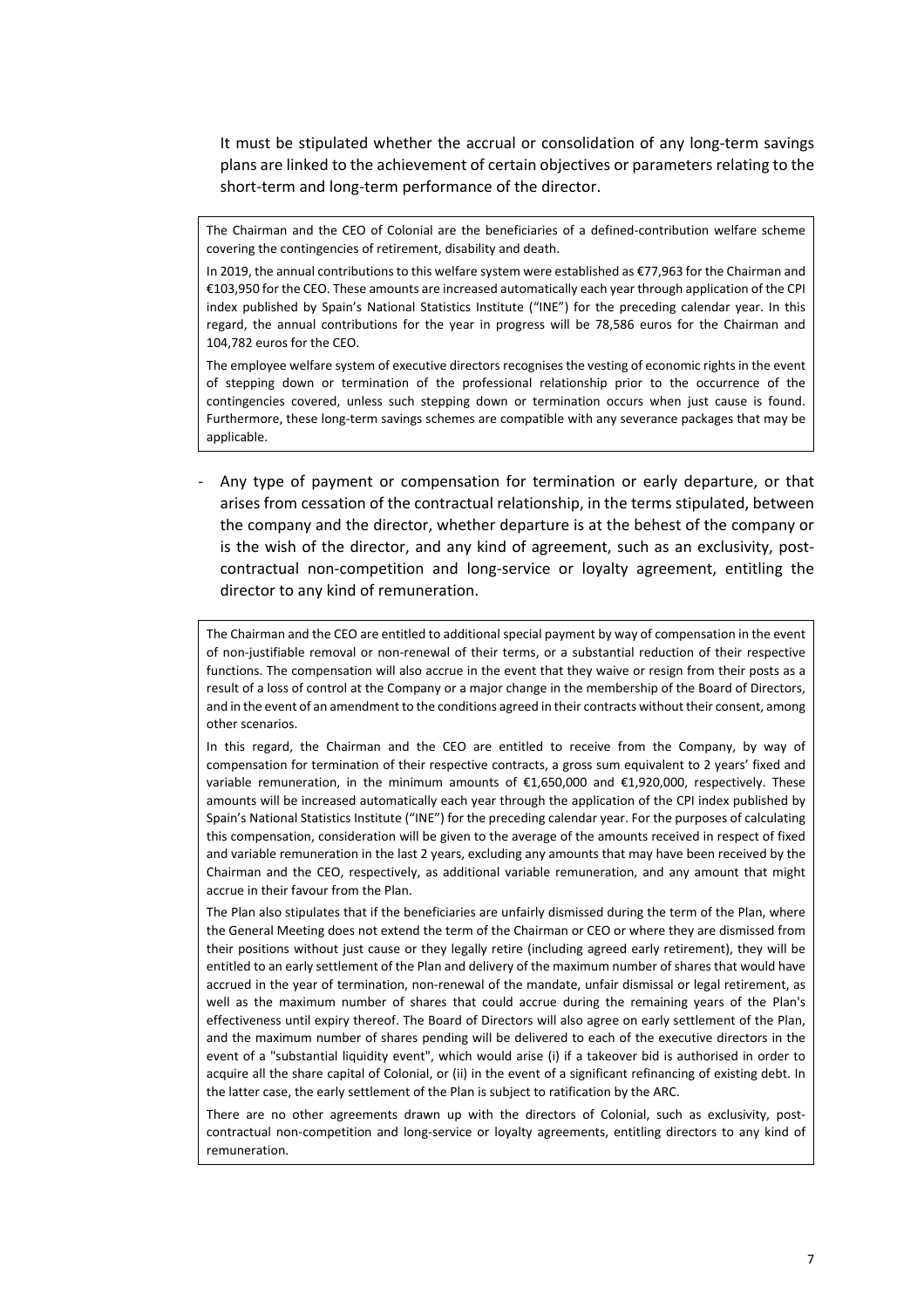‐ Indicate the conditions to be met in the contracts of executive directors who discharge senior management functions. The term, limits on the amounts of termination benefits, long‐service terms, notice periods, and payment as substitution for notice periods, and any other clauses covering hiring bonuses, compensations or golden parachutes for early termination or cessation of the contractual relationship between the Company and the executive director will be reported, among others. Include, inter alia, any covenants or agreements not to compete and exclusivity, long‐service or loyalty and post-contractual non-competition agreements, unless these have been explained in the preceding section.

The contracts arranged with the executive directors determine their related remuneration, economic rights and rewards, which include the items included in the Company Bylaws and described in this report. At the present time, the essential terms and conditions of the contracts of the Chairman and the CEO are as set out below.

- *Term:* For both the Chairman and the CEO it has been stipulated that the term of the contract will be subject to the term of their respective posts. If the appointment of the Chairman of the Board of Directors and/or CEO is renewed, their respective contracts will be understood to have been automatically renewed for the period relating to such renewal of office, unless the Board of Directors resolves otherwise, in which case a new contract must be approved.
- *Limits on the amounts of compensation*: the compensation paid to the Chairman of the Board and the CEO may not exceed the gross amount equivalent to two years' fixed and variable remuneration, respectively, with a minimum limit of 1,650,000 euros for the Chairman and 1,920,000 euros for the CEO, with these amounts being increased automatically each year by applying the CPI for the previous calendar year. For the purposes of calculating this compensation, consideration will be given to the average of the amounts received in respect of fixed and variable remuneration in the last 2 years, excluding any amounts that may have been received by the Chairman and the CEO, respectively, as additional variable remuneration, and any amount that might accrue in their favour from the Plan.
- *Clauses concerning compensations or golden parachutes for early termination or cessation of the contractual relationship between the Company and the executive director*: in the event of a change of control at the Company, a significant change in the composition of the Board of Directors or a substantial amendment to the terms and conditions agreed in their employment contracts without their consent, there will be a 3-month period, as from the effective date of these resolutions or changes, to notify the Board of Directors in writing of their resignation or waiver, as Chairman of the Board of Directors or CEO, in which case they will be entitled to the compensation stipulated in the preceding point. For the purposes of applying the foregoing, the effective date of the change of control or substantial change in the composition of the Board of Directors will be understood as the date on which such circumstances are published as a regulatory announcement on the CNMV website. In the event the Board of Directors resolves to substantially reduce the duties of the Chairman of the Board of Directors or CEO or amend the terms and conditions agreed in their contracts without their consent, the effective date shall be that on which the concerned party receives due notice of the resolution.
- *Compensation for termination of the contractual relationship*: Executive directors will be entitled to the compensation stipulated in the preceding point.
- *Non‐competition agreements, exclusivity, long‐service or loyalty and post‐contractual non‐competition agreements*: The contracts of the Chairman and the CEO include non‐competition or exclusivity agreements, and they may not engage in any other employment activity, business or professional task similar to that carried out by Colonial, with the exception of (i) group companies or companies in which Colonial has an interest, or in which any other company has an interest, provided the consent of the Board is forthcoming, and (ii) teaching activities, attendance of conferences and forums, administration of personal assets and responsibilities in family companies and non-profitmaking organisations. The contracts do not include any provisions concerning post-contractual noncompetition, long service or loyalty.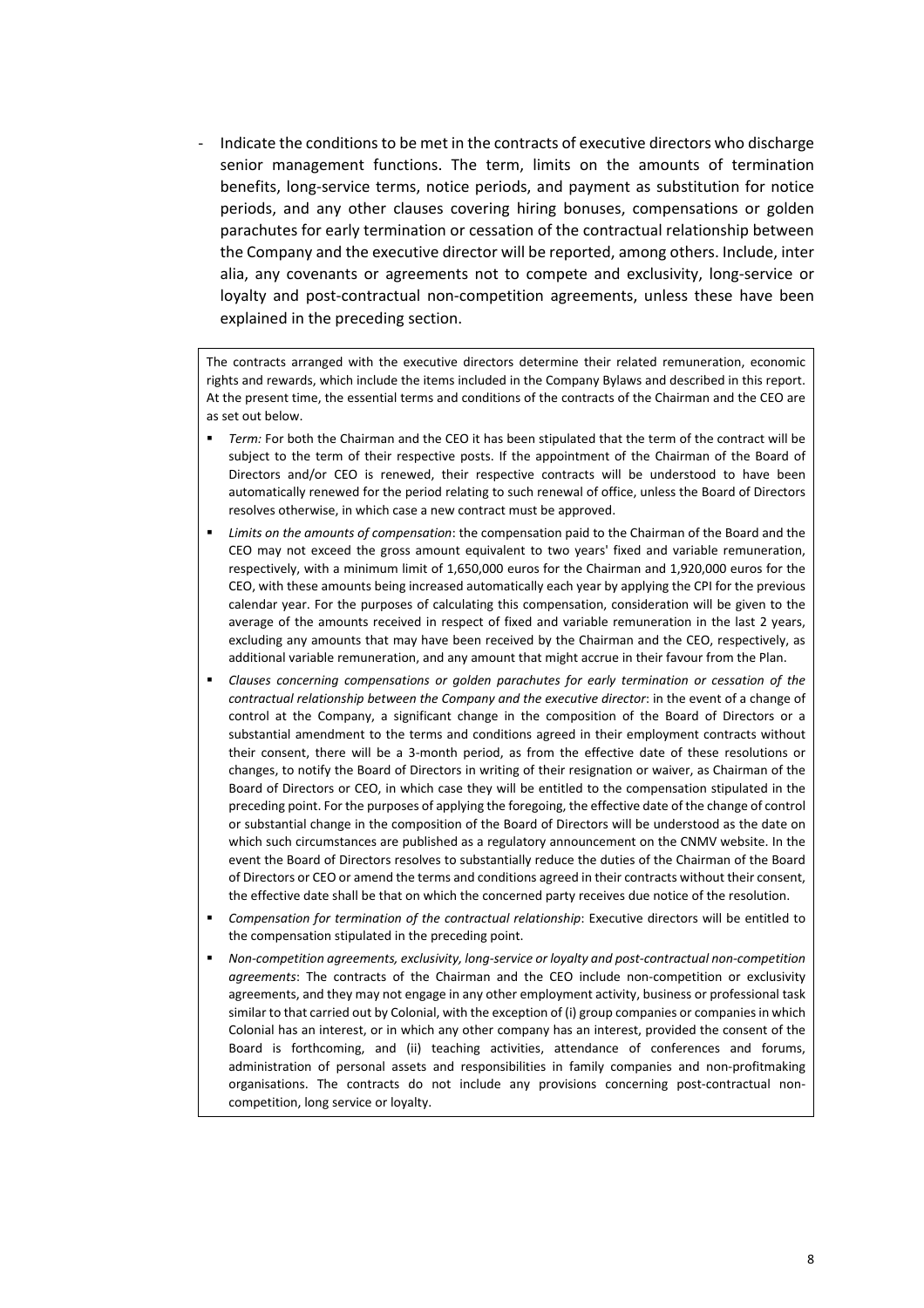‐ The nature and estimated amount of any other additional remuneration that will be accrued by directors during the year in progress by way of a consideration for services provided other than those inherent to their posts.

No other additional remuneration is expected to be accrued during the year in progress by Colonial's directors for services provided other than those inherent to their posts.

‐ Other items of remuneration such as any arising from provision for the director by the company of advances, credits and guarantees and other remuneration.

There are no plans for the accrual of remuneration during the year in progress by Colonial's directors arising from provision of advances, credits or guarantees, since no remuneration is expected to be paid to directors in this regard.

‐ The nature and estimated amount of any other additional remuneration not included in the preceding sections, whether this is paid by the company or by another group company, that will be accrued by the directors during the year in progress.

During the year in progress, directors of Colonial who are also members of the management bodies of other group companies (especially Société Foncière Lyonnaise) are expected to accrue an approximate collective sum of 572,000 euros in this regard.

With the exception of the preceding paragraph, no other additional remuneration not included in the sections above is expected to be accrued during the year in progress by Colonial's directors.

- A.2 Explain any relevant changes in the remuneration policy applicable during the year in progress arising from:
	- ‐ A new policy or an amendment to the policy already approved by the General Meeting.
	- Relevant changes in the specific determinations established by the Board for the year in progress in the current remuneration policy with respect to those applied during the previous year.
	- ‐ Any proposals that the Board of Directors agreed to present to the General Meeting of Shareholders to which this annual report will be submitted, proposing that they should apply to the year in progress.

The General Meeting approves at least every 3 years, as a separate item on the agenda, a Remuneration Policy in keeping with the remuneration system provided for in the Company Bylaws. In this regard, the Ordinary General Meeting of 14 June 2019 approved a new Remuneration Policy, which will remain in place until the year 2022.

The new remuneration policy follows the same lines as the remuneration policy established for Colonial's Directors for 2017, 2018 and 2019 and adheres to the remuneration system stipulated in Article 30 of Colonial's Bylaws. The remuneration stipulated for the Company's Directors in the remuneration policy is the same as in Colonial's Directors' remuneration policy for 2017, 2018 and 2019.

A.3 Identify the direct link to the document setting out the company's current remuneration policy, which must be available on the company's website.

https://www.inmocolonial.com/sites/default/files/docs/20\_col\_jgo\_2019\_informe\_cnr\_sobre\_politica\_r emuneraciones\_2020\_2021\_y\_2022.pdf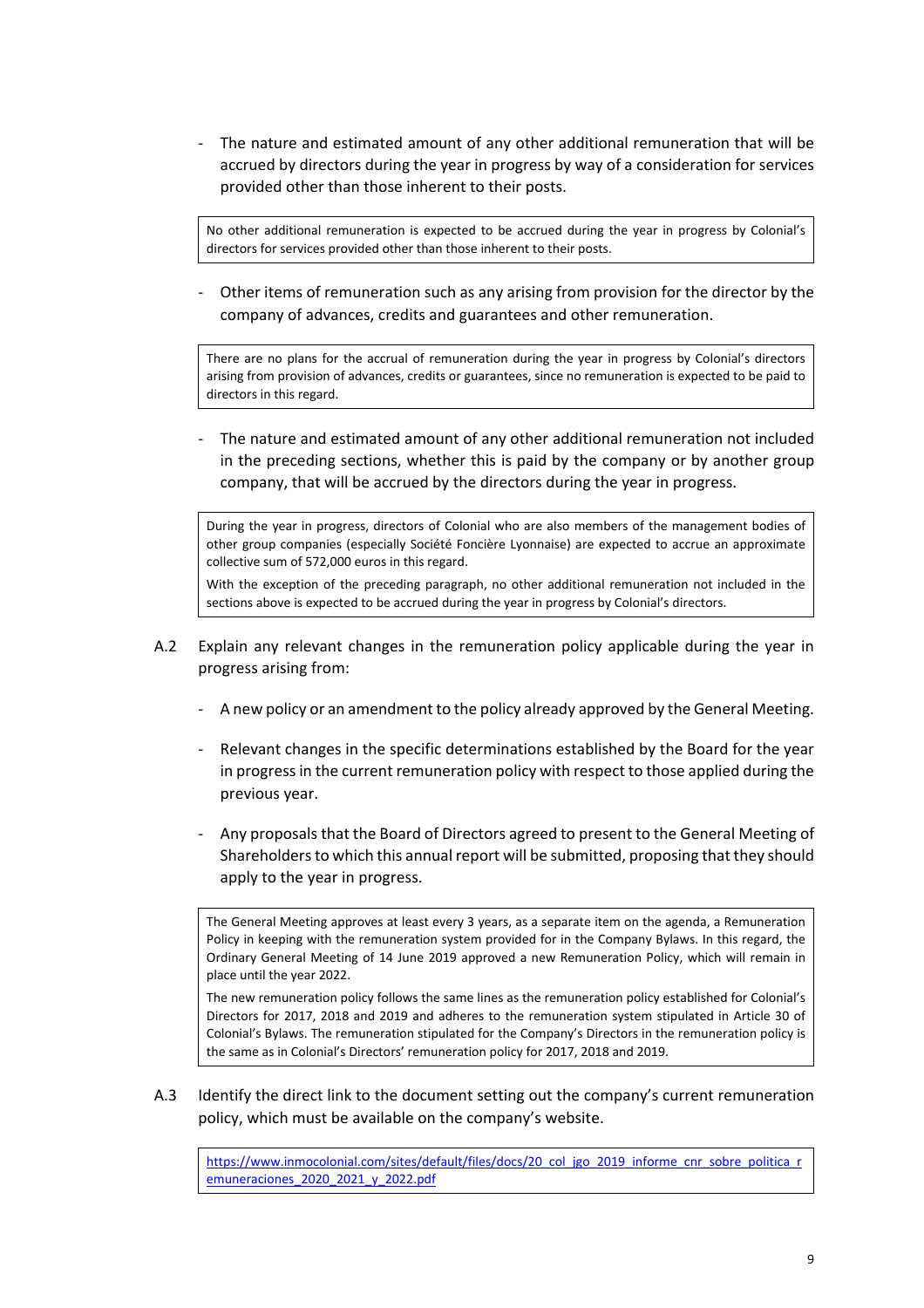A.4 Explain, in due consideration of the data supplied in section B.4, how account was taken of the voting of Shareholders at the General Meeting to which the annual remuneration report for the previous year was submitted to a vote on an advisory basis.

Since the annual report on the remuneration of the directors of Colonial for the year 2018 was approved at the Ordinary General Meeting of Shareholders of the Company by a comfortable majority (70.72% of the votes cast), no particular measures have been taken in this regard.

#### **B. OVERVIEW OF THE APPLICATION OF THE REMUNERATION POLICY IN THE COURSE OF THE PREVIOUS YEAR**

B.1 Explain the process carried out to apply the remuneration policy and determine the individual remuneration set out in section C of this report. This information will include the role played by the Remuneration Committee, the decisions taken by the Board of Directors and, as the case may be, the identity and the role of any external advisors whose services may have been used in the process of application of the remuneration policy in the course of the previous year.

Pursuant to the provisions of the Remuneration Policy, Colonial's Board of Directors determined, following a proposal by the ARC, the following distribution of fixed remuneration applicable to directors in their capacity as such, which was also applicable to the year 2019:

- ‐ Directors are entitled to a fixed annual amount of €50,000.
- The lead independent director is entitled to an additional fixed amount of  $£75,000$ .
- ‐ Directors are entitled to a 3,000 euro attendance fee for each meeting of the Board of Directors they attend, although with effect from 14 June 2019 the attendance fees for each meeting of the Board of Directors were set at 5,000 euros by the Board of Directors by virtue of the attributions that correspond to it and without exceeding the maximum amount of the annual remuneration for all the directors included in the Remuneration Policy.
- Members of the Executive Committee are entitled to the sum of €3,000 as attendance fees for each meeting of the Executive Committee they attend.
- ‐ The Chairman of the ACC and the Chairman of the ARC are each entitled to an additional fixed annual amount of €50,000.
- The other members of the ACC and the ARC are each entitled to an additional fixed annual amount of €25,000.
- The Chairman of the ACC and the Chairman of the ARC are each entitled to the sum of  $\epsilon$ 4,800 as attendance fees for each meeting of the ACC and ARC they respectively attend.
- The other members of the ACC and the ARC are each entitled to the sum of €3,000 as attendance fees for each meeting of the ACC and ARC they respectively attend.

Executive directors do not receive any of the aforementioned remuneration for their membership to the Board of Directors or to its committees; nor do they receive any annual fixed amounts, or attendance fees for meetings of the Board of Directors and committees. In this regard, the Chairman and the CEO received the fixed remuneration established in their respective contracts, as well as the variable remuneration determined by the Board of Directors, at the proposal of the ARC, which was determined by taking into account the dedication and professional excellence, the degree of compliance with the annual budget objectives, the investment objectives or level of property occupancy, among others, indicated in section B.7 above, as well as the result of the evaluation of the performance of the duties that are specific to each of the non-executive directors. In this regard, the ARC of the Company agreed to submit to the Board of Directors of Colonial, in its meeting of 26<sup>th</sup> February 2020, the ordinary variable remuneration in favour of the Chairman and the CEO, with the Board of Directors adopting the specific amount of that variable remuneration to be received by the Chairman and the CEO, which is included in section C below.

The Regulations of the Board of Directors provide that directors, committees and their members may request external advice on matters where they deem it necessary. In this regard, during the 2019 financial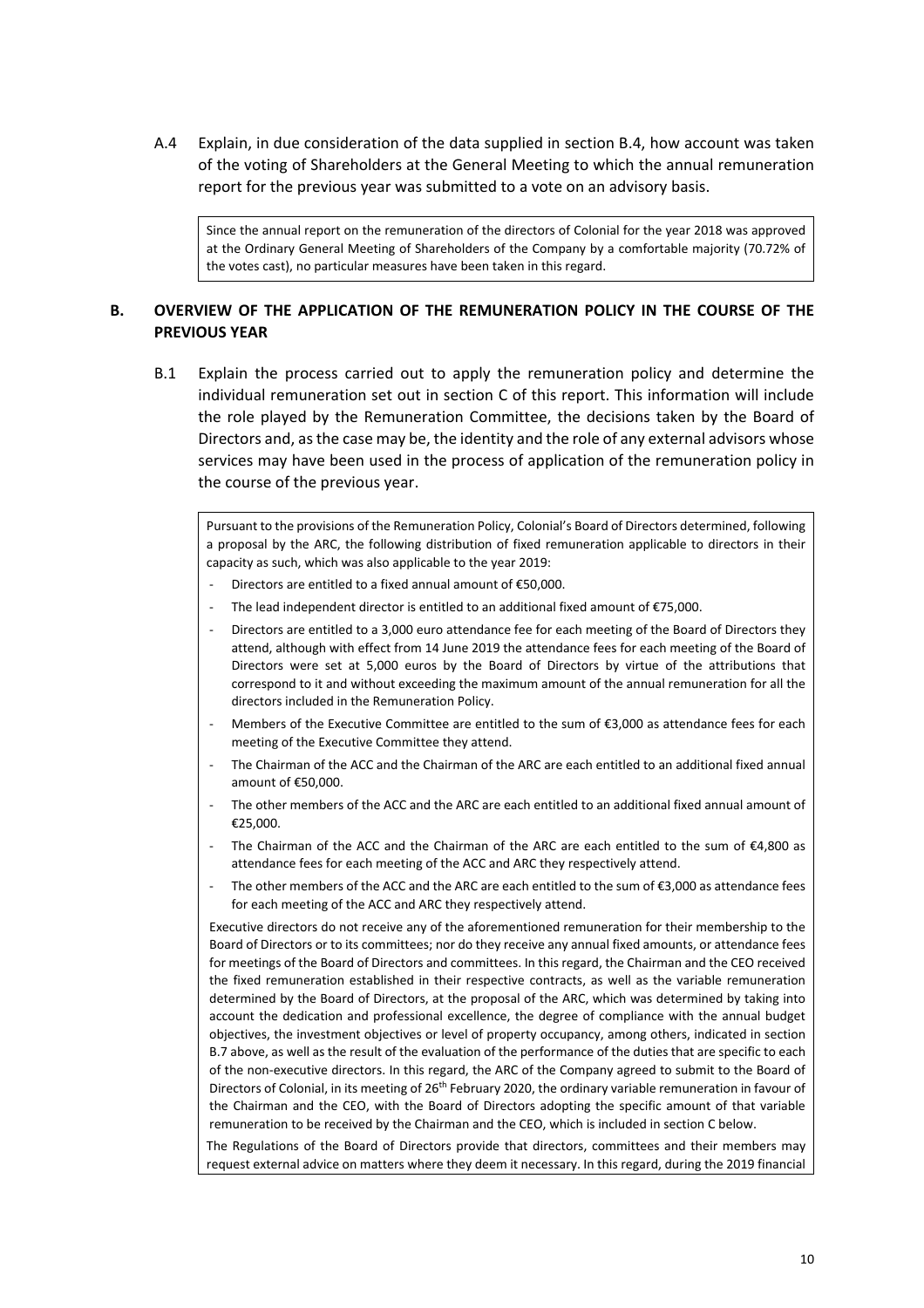year, Spencer Stuart has advised on the internal evaluation of the Board of Directors, Chairman, CEO, Independent Lead Director and Secretary, as well as its committees.

B.2 Indicate the action taken by the company in relation to the remuneration system and how it has helped reduce exposure to excessive risks and adjust it to the company's long-term objectives, values and interests, including a reference to the measures adopted to ensure that the remuneration accrued has been based on the company's long‐term results and has secured a proper balance between the fixed and variable components of remuneration, what measures have been taken in relation to personnel categories whose professional activities have a material impact on the company's risk profile, and what measures have been adopted to prevent conflicts of interest, if any.

In order to ensure that Colonial's remuneration system is aligned with the Company's long‐term objectives, values and interests, the Plan establishes a number of conditions that must be taken into account to determine the number of shares to be delivered to Colonial's executive directors in their status as beneficiaries. These conditions are linked to Colonial's performance and are, among others, the net cash flow of Company operations during the year or the annual changes to the Company's *Net Asset Value*.

On the other hand, besides the Plan of which the Chairman and the CEO are beneficiaries, they may also receive an annual variable remuneration. Regarding such variable remuneration, the Company seeks a proper balance between the fixed and variable components of executive directors' remuneration. In this regard, the Remuneration Policy establishes the criteria to maintain the proper balance between these components, establishing variable remuneration as a maximum percentage of 100% of the total amount of fixed remuneration. Their variable remuneration is subject to parameters of a personal nature, such as professional dedication or excellence, or of an economic or budgetary nature, the degree of achievement of the targets of the annual budget, investment or property occupancy targets and the performance of specific duties, oversight of corporate governance and the contribution to improving Colonial's corporate reputation.

In the event of fulfilment of the exceptional conditions stipulated in this paragraph, executive directors may also receive additional variable remuneration each year, the maximum amount of which may be up to 200% of their annual fixed remuneration. This additional variable remuneration may be agreed in exchange for the participation of each executive Director in corporate transactions involving acquisitions, investments, restructuring or any other transactions or actions that, due to its nature, complexity, amount and results, may create significant added value for Company Shareholders or give rise to an economic benefit or a significant increase in equity to strengthen Colonial's sustainability.

The Company considers that it does not have any employees whose professional activities have a material impact on the Company's risk profile, and thus no specific measures have been adopted in this regard.

Likewise, pursuant to the provisions of the Remuneration Policy, the contracts of the Chairman and of the CEO contain so‐called "clawback" clauses that permit Colonial to claim, in certain circumstances, a total or partial refund of the sums received by way of variable remuneration.

B.3 Explain how the remuneration accrued during the year meets the provisions of the remuneration policy in force.

Also report on the relationship between the remuneration received by the directors and the results or other measures of performance by the company, in the short term and in the long term, explaining, where appropriate, how changes in the company's performance have influenced changes in the remuneration of directors, including any accruing the payment of which has been deferred, and how these contribute to the company's short‐ term and long‐term results.

In 2019, the total amount of remuneration of the directors of Colonial in their capacity as such was €1,483,043, significantly less than the maximum amount of €2,280,000 for this item established in the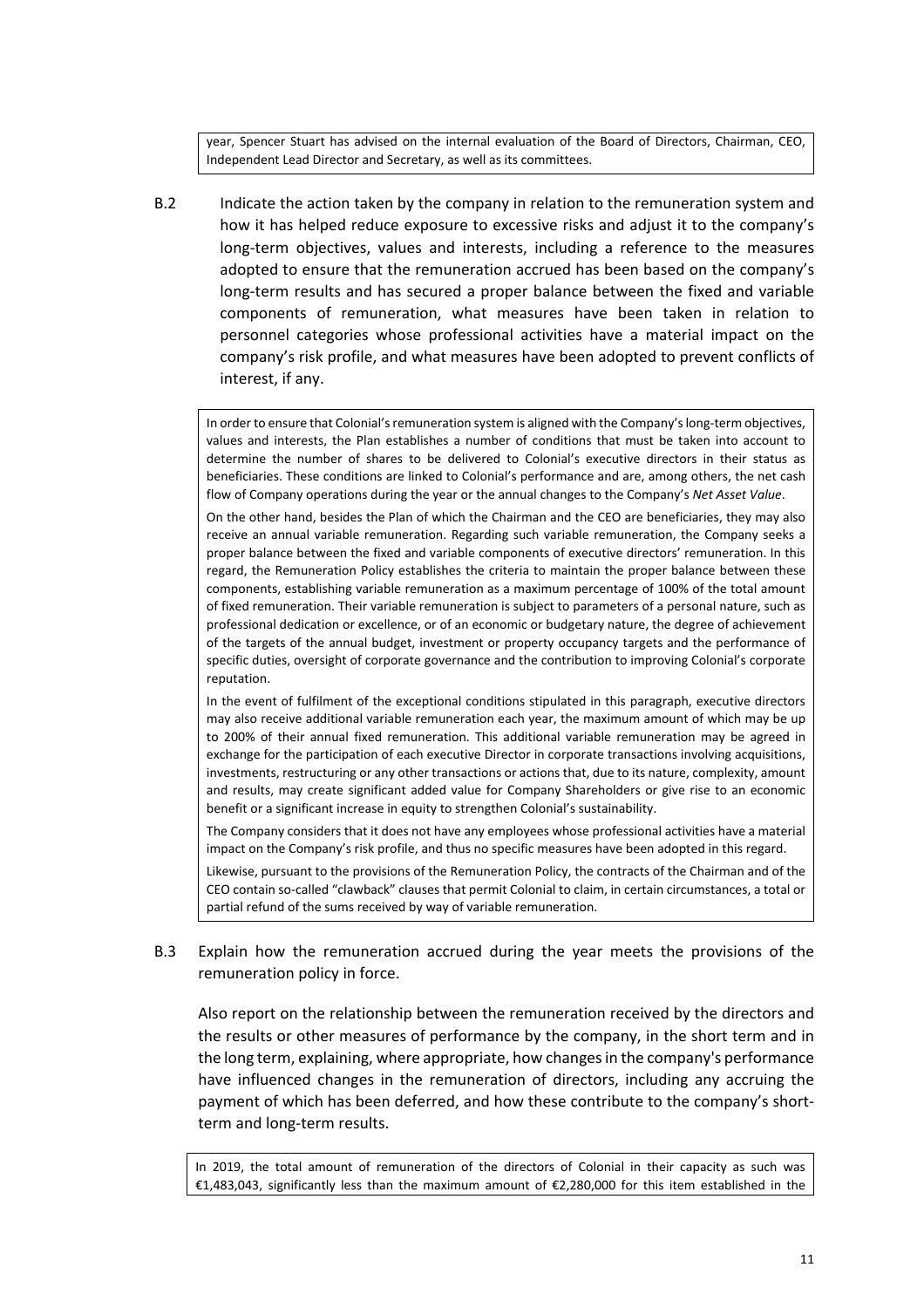Remuneration Policy after the incorporation of two new members of the Board of Directors during 2019. The individual remuneration of each of the directors in their capacity as such was (i) an annual fixed amount; and (ii) attendance fees for meetings of the Board of Directors and of its committees, as established in the Remuneration Policy. Executive directors did not receive remuneration for their membership of the Board of Directors or of its committees; nor did they receive any annual fixed amounts, or attendance fees for meetings of the Board of Directors. In this regard, the executive directors received remuneration in the amounts to which they were entitled by virtue of their respective contracts drawn up with the Company, pursuant to the Remuneration Policy. Also, as stipulated in the Remuneration Policy, executive directors are beneficiaries of the Plan, by virtue of which in 2019, 61,046 shares accrued to the Chairman and 158,721 shares accrued to the CEO.

At a meeting on 27th February 2020, at the behest of the ARC, Colonial's Board of Directors determined the sums of the annual variable remuneration of executive directors accrued in 2019. For the purposes of determining the variable remuneration accrued to the executive directors, consideration was given to professional dedication and excellence, the degree of achievement of the targets of the annual budget, investment or property occupancy targets, and the result of assessment of the performance of specific duties, with respect to which an ordinary variable remuneration of 100% was determined in relation to the annual fixed remuneration to which each director is entitled. For the purposes of determining the number of shares to which, pursuant to the Plan, the Chairman of the Board of Directors and the CEO are entitled each year, consideration is given to a number of conditions in relation to the trajectory of the Company, such as the net cash flow of Company operations secured in the course of the year. Further information in relation to these conditions is included in section B.7 of this report.

B.4 Report of the results of the advisory vote of the shareholders at the Annual General Meeting on the annual remuneration report in the previous fiscal year, indicating the number of dissenting votes, if any, that were cast:

|                         | <b>Number</b> | % of total      |
|-------------------------|---------------|-----------------|
| Votes cast              | 426,894,276   | 98.48           |
|                         |               |                 |
|                         |               |                 |
|                         | <b>Number</b> | % of votes cast |
| <b>Dissenting votes</b> | 120,334,854   | 27.76           |

| <b>Observations</b> |
|---------------------|
|                     |

#### B.5 Explain how the fixed components accrued in the course of the year to directors in their capacity as such were determined, and how they varied with respect to the previous year.

**Abstentions 6,565,330 1.51** 

The Board of Directors, following a proposal by the Appointments and Remuneration Committee, is tasked with distributing fixed remuneration and remuneration for each director for their membership of the Board of Directors. For these purposes, consideration is given to the functions and responsibilities assigned to each director, their membership of committees of the Board of Directors, their dedication and attendance of meetings of the Board of Directors and of any of its committees on which they sit, in addition to other objective circumstances that are deemed significant, ensuring that it is competitive with the compensation at other comparable companies based on their capitalisation, size and international presence.

The determination of the fixed items accrued by the directors of Colonial in their capacity as such for the 2019 financial year did not undergo any variation with respect to that applicable to the previous financial year, with the sole exception of the change relating to attendance fees for meetings of the Board of Directors, which was set at €5,000.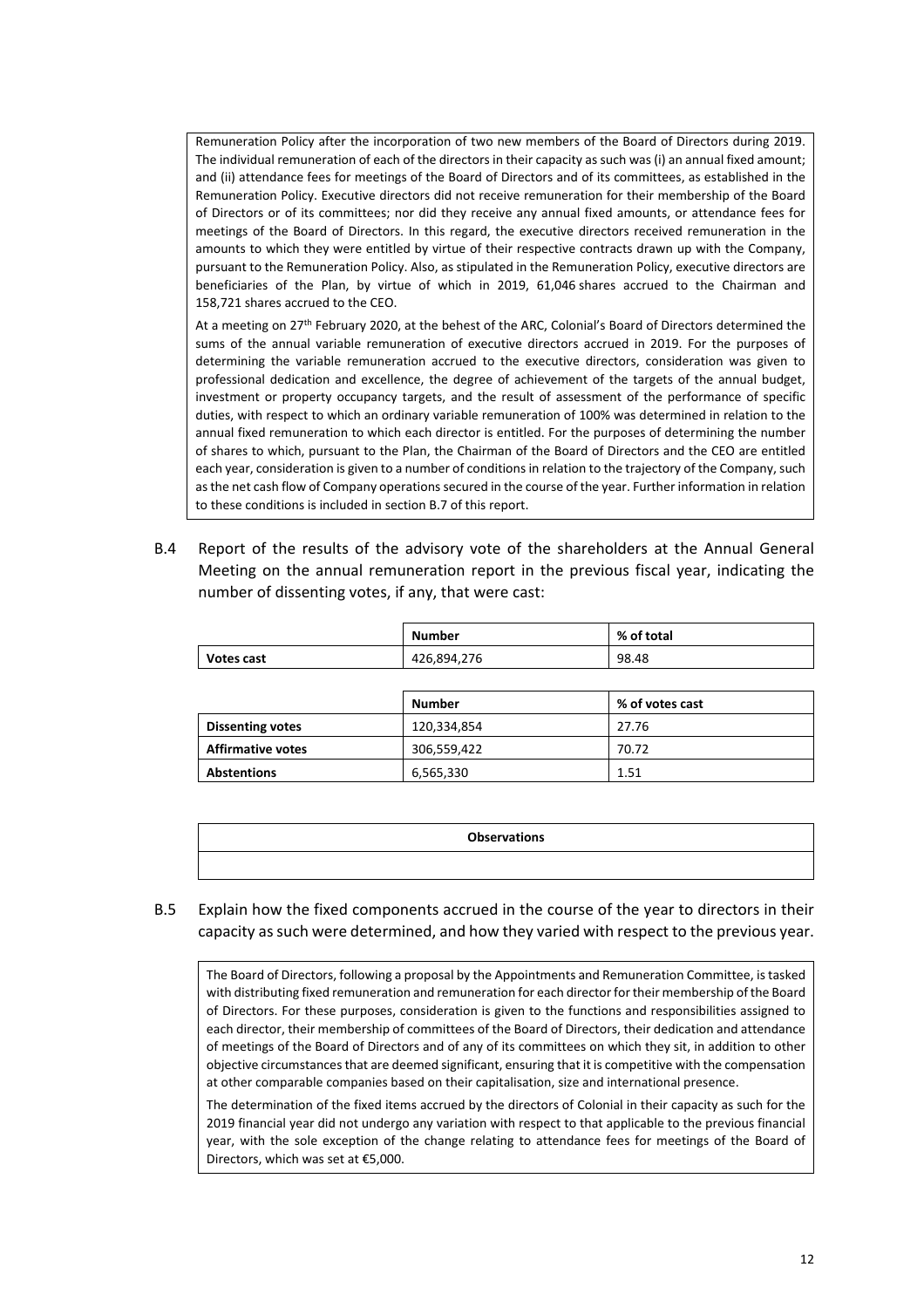B.6 Explain how the salaries accrued during the year to each of the executive directors for carrying out management functions were determined, and how they changed with respect to the previous year.

The Remuneration Policy for 2019 provides for fixed annual remuneration of €550,000 for the Chairman of the Board of Directors and €640,000 for the CEO, which are reviewed annually and automatically by applying the CPI published by the Spanish National Statistics Institute relating to the calendar year immediately preceding the date of the review, or any another official benchmark that may ultimately replace it. These amounts compensate all the functions they discharge at Colonial, as executives, members of the Company's Board of Directors and attendees of its meetings.

The salaries accrued by the Chairman of the Board of Directors and by the CEO during the 2019 financial year did not undergo any variation, except for the annual and automatic updating by means of the application of the CPI published by the Spanish National Statistics Institute (INE) corresponding to the previous calendar year, with respect to those accrued in the previous year.

B.7 Explain the nature and main characteristics of the variable components of the compensation systems accrued in the course of the year.

In particular:

‐ Identify each of the remuneration plans that determined the different variable remuneration packages accrued by each of the directors in the course of the year, including information on their scope, the date of approval, date of implementation, periods of accrual and validity, criteria used to assess performance and how this affected the establishment of the variable amount accrued, and the measurement criteria used and the timeline required to enable all the conditions and criteria stipulated to be properly measured.

In the case of share option plans and other financial instruments, the plan's general features will include information on the conditions for securing unconditional ownership (consolidation) and for exercising such options or financial instruments, including the price and exercise timeline.

- Each of the directors, and their category (executive directors, external proprietary directors, external independent directors or other external directors), who are beneficiaries of remuneration schemes or plans that include variable remuneration.
- ‐ Where appropriate, information will be provided in relation to any periods established for the accrual or deferral of payment that may have been applied, and/or retention/non‐availability periods for shares or other financial instruments, if any.

#### **Explain the short‐term variable components of the compensation systems**

Pursuant to the Remuneration Policy, the contracts of the Chairman and of the CEO contain clauses by virtue of which they may each receive, by way of annual variable remuneration, an amount of up to 100% of their annual fixed remuneration.

Within the framework of the remuneration policy in force for the year 2019, the Board of Directors agreed that variable remuneration should be subject to the fulfillment of certain parameters or objectives of a quantitative and qualitative nature, the former making up 70% of the variable remuneration and the qualitative objectives making up the remaining 30%.

During fiscal year 2019, according to the quantitative criteria, the main objective was budgetary compliance. In this regard, the estimated income, structural expenses and EBITDA were in line with the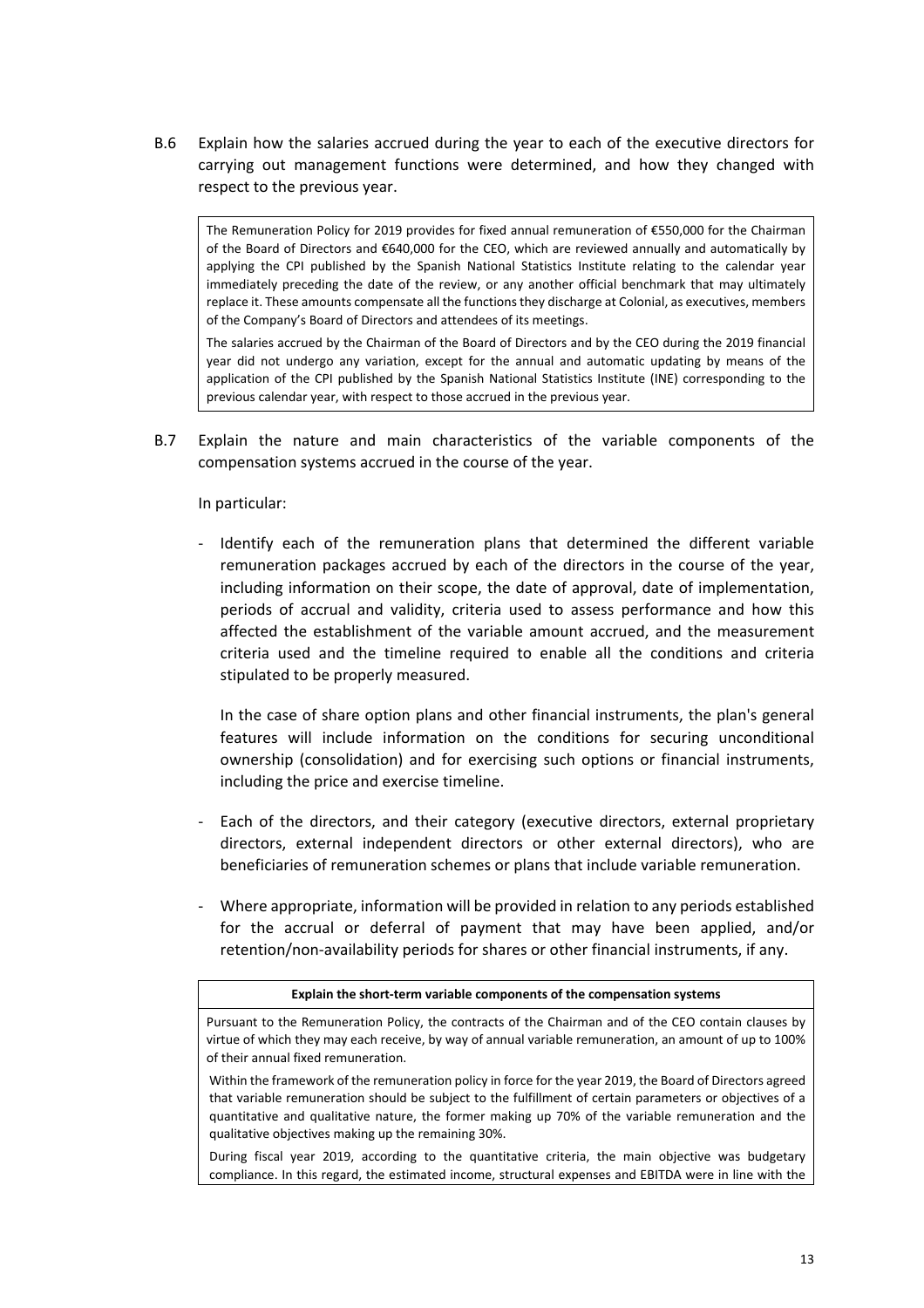budget, with a notable rise in the profit per share value which increased by 23% compared with 2018. In terms of financial policy, the Loan To Value was reduced to 36%, as were the financial costs compared to the budget. Likewise, there was a significant appreciation of the Net Asset Value of 11%. The objectives in terms of investments and divestments were fulfilled successfully, especially with regard to the sale of the logistics portfolio.

Consequently, he quantitative objectives for 2019 were satisfactorily fulfilled in accordance with the ACR proposal to the Board of Directors.

Regarding the qualitative criteria or parameters, the efforts made in terms of ESG (Environmental, Social and Governance) should be highlighted. This has resulted in an improved GRESB score and also in the company obtaining the EPRA sBPR Gold award for 4th consecutive year, as well as recognition through the GRESB/BREEAM 2019 Award for Responsible Investment granted to the Company Also taken into account were the corporate social responsibility policies, the directors' dedication and professional excellence, as well as the result of the evaluation of the performance of their duties, their supervision of corporate governance and their contribution to improving Colonial's corporate reputation.

Based on the above, the Board of Directors, at the proposal of the ACR, decided that the variable remuneration to be received in 2019 by the executive directors is 100% of the fixed remuneration.

Non‐executive directors did not receive any items of short‐term variable remuneration in the year 2019.

#### **Explain the long‐term variable components of the remuneration systems**

In addition to the variable remuneration referred to in the table above, both the Chairman and the CEO are beneficiaries of the Plan, the most significant aspects of which are indicated below:

- *Description*: delivery of ordinary Colonial shares to beneficiaries depending on the annual achievement of certain indicators and on the beneficiaries being executive directors or having a commercial or employment relationship with the Company or its group on the dates of delivery of the shares.
- *Beneficiaries*: The Chairman, the CEO and the members of the company's Management Committee at any given time, including senior officers.
- *Determination of the number of shares*: The Chairman of the Board and the CEO, based on the fulfilment of certain requirements, are entitled to receive each year a maximum of 48,837 and 126,977 shares, respectively. However, the number of shares to be received by each of them could be increased by a maximum of 25%, depending on whether certain conditions are met.
- *Conditioning factors*: The number of shares to be allocated to beneficiaries will be subject to the achievement of certain conditions set out and tied to the Company's performance. In this regard, on 13 May 2014, the Board of Directors determined the following as conditioning factors:
	- ‐ If the NCF is between 95% and 105% with respect to the provisions of the latest Business Plan, 100% of the number of shares envisaged will be accrued.
	- ‐ If the NCF exceeds the provisions of the Business Plan by more than 5%, the maximum number of shares that could be received in that year will increase by 1.5% for each percentage point increase of the NCF above 105%, up to a new maximum number of shares equivalent to 125% of the number of shares envisaged.
	- ‐ If the NCF is lower than the provisions of the Business Plan by up to 25%, the maximum number of shares that could be received in that year will decrease by 1.5% for each percentage point decrease of the NCF below 95%.
	- ‐ If the NCF is lower than the provisions of the Business Plan by more than 25%, no portion of the number of shares envisaged will be accrued.

Likewise, the number of shares to be delivered based on the stipulated calculations will be reduced by 25% every year if the Net Asset Value of Colonial shares does not show a yearly 4% growth during the Plan. The yearly NAV target will be calculated by increasing the data from the previous year by 4%.

The NCF and the NAV will be applied on a "per share" basis.

 *Term and delivery*: The Plan will be in force until 2021. The Board of Directors, following a report by the ARC, will approve the annual settlement and determine the number of shares that correspond to each of the beneficiaries based on achievement of the previous year's indicators. The shares will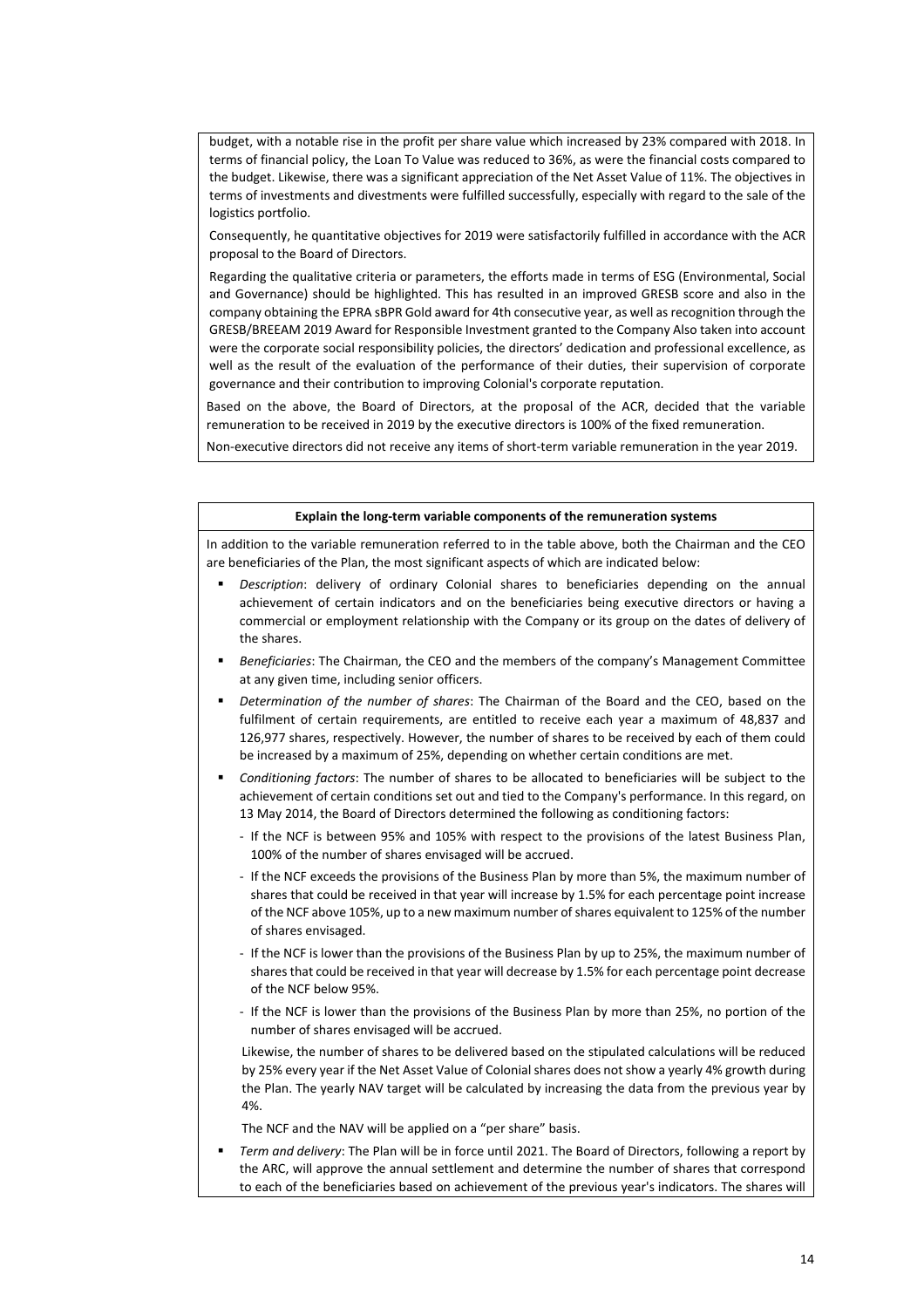be delivered between 15 and 30 April of each year and may not be sold or transferred until 3 years have elapsed since delivery, except to cater for the taxes arising from accrual thereof.

The delivery of the shares will include a final adjustment, such that the equivalent monetary value of the delivered share does not exceed 150% of the average share price in November 2013.

In any case, should a resolution be adopted with a material negative impact on Colonial shares or that may result in a different number of outstanding shares, the Board will perform the necessary adjustments to maintain the equivalence of the benefits under the Plan.

The Plan will be settled early in the event that a substantial liquidity event takes place, as defined in the resolution of the General Meeting of 21 January 2014.

If, during the term of the Plan, the Chairman or CEO are unfairly dismissed, the General Meeting does not extend their mandate or they are dismissed from their positions without just cause, they will be entitled to an early settlement of the Plan, and the shares pending settlement will be delivered. Beneficiaries shall lose their right to the delivery of shares, as well as the rights to the shares granted, in the event of fair dismissal, termination with just cause or resignation at their own initiative, and in the event of breach of contract with respect to confidentiality, prohibition of the provision of services or competition. The Company's external auditor has also issued a report on the procedure agreed for the settlement of the Plan.

Non‐executive directors did not receive any items of long‐term variable remuneration in the year 2019.

B.8 State whether any variable components have been reduced or a refund has been claimed when, in the former case, payment has been consolidated and deferred or, in the latter case, consolidated and paid, in accordance with data subsequently shown to be manifestly inaccurate. Describe the amounts reduced or returned following application of the reduction or refund clauses (*clawback*), why they were enacted, and the years to which they refer.

In 2019, there were no reductions or refunds of any variable components of the remuneration of Colonial's executive directors, since there was no case that entailed such reductions or refunds.

B.9 Explain the main features of the long-term savings schemes the amount or annual equivalent cost of which is set out in the boxes in Section C, including retirement and any other survival benefit, wholly or partially financed by the Company, recognised either internally or externally, indicating the type of plan, whether it is defined‐contribution or defined‐benefit, the contingencies it covers, the conditions of consolidation of economic rights for directors and the compatibility with any type of benefit for early termination or cessation of the contractual relationship between the Company and the director.

Colonial's executive directors are beneficiaries of a defined‐contribution welfare plan covering the contingencies of retirement, disability and death.

The employee welfare system of executive directors recognises the vesting of economic rights in the event of stepping down or termination of the professional relationship prior to the occurrence of the contingencies covered, unless such stepping down or termination occurs when just cause is found. Furthermore, these long‐term savings schemes are compatible with any termination benefits that may be applicable.

B.10 Explain, where applicable, the indemnities or any other type of payment arising from early departure, either at the behest of the company or the wishes of the director, or from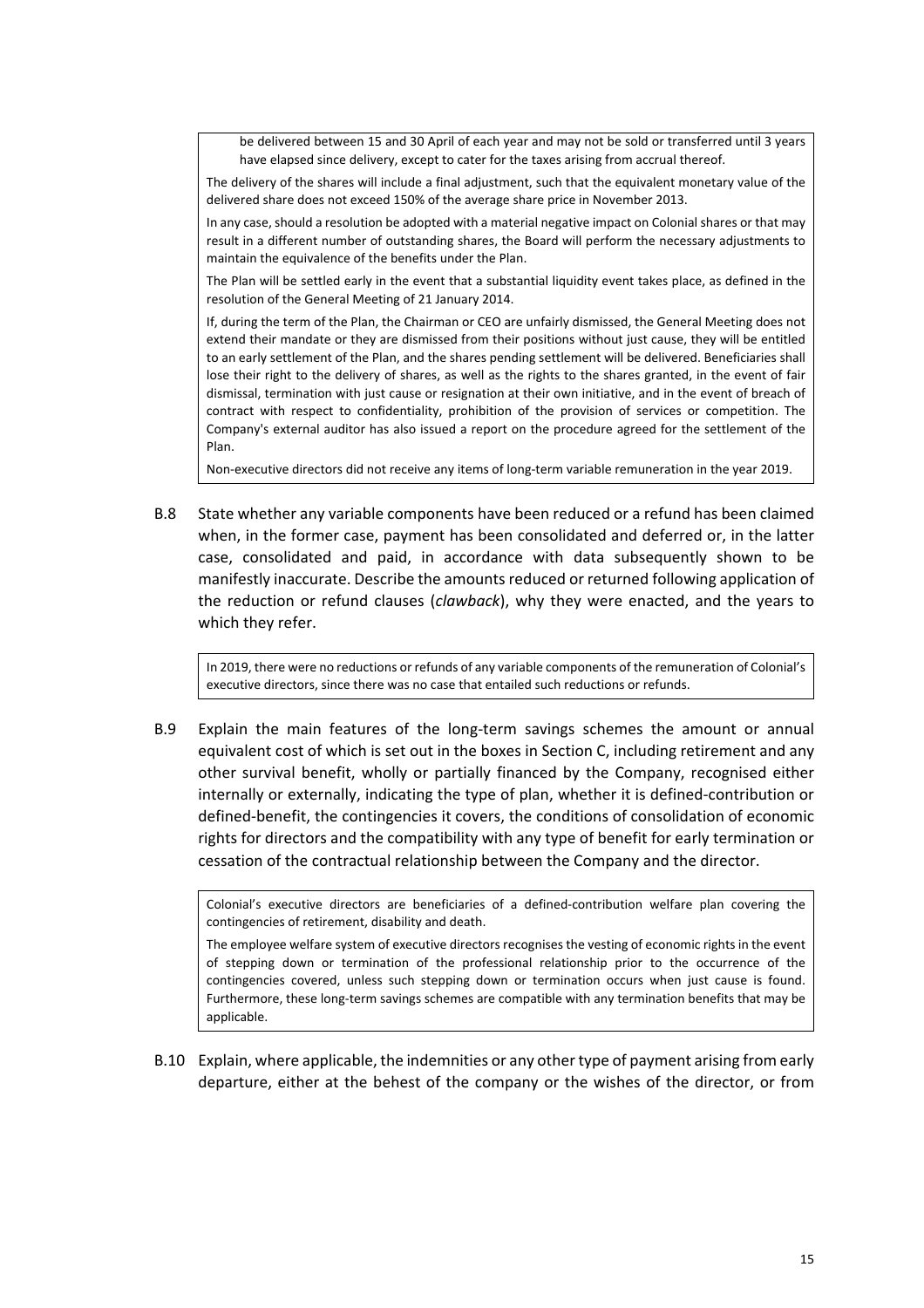termination of the contract, in the terms set out therein, that were accrued and/or collected by directors during the year.

In fiscal year 2019, no termination benefit or other type of payment derived from the early termination of directors of Colonial was accrued or received.

B.11 State whether any significant amendments were made to the contracts of those carrying out senior management functions as executive directors and, where applicable, explain them. Also explain the main conditions of the new contracts signed with executive directors in the course of the year, unless these have already been explained in section A.1.

In 2019, no new contracts were drawn up with Colonial's executive directors, and no significant amendments were made to the existing contracts.

B.12 Explain any supplementary remuneration accrued to directors in consideration for services rendered other than those inherent to their position.

In 2019, no supplementary remuneration was accrued as consideration for services provided by Colonial's directors other than those inherent to their posts.

B.13 Explain any compensation arising from the approval of advances, credits and guarantees, specifying the interest rate, their essential characteristics and any amounts ultimately repaid, as well as the obligations accepted on their behalf as security.

In 2019, no remuneration was accrued arising from the approval of advances, credits or guarantees in favour of Colonial's directors, as no remuneration was granted to the directors for these items.

B.14 State the cash remuneration accrued to directors in the course of the year, with a brief description of the nature of the various components of remuneration.

Colonial has taken out a collective civil liability insurance policy that covers liability for the acts and conduct of the members of the Board of Directors (executives and non‐executives) and directors of the Company, as a result of the performance of the activities inherent to their duties, as well as any losses caused in cybersecurity attacks or failures. The cost of this insurance policy is not included in the maximum amount of annual remuneration for all directors in their capacity as such. In 2019, the amount of the collective civil liability insurance policy was €243,412.

In addition, the Company pays the CEO other payments in kind for the use of a vehicle, family health, disability and accident insurance and life insurance. In 2019, the amount of this cash remuneration was established as 37,615 euros.

B.15 Explain the remuneration accrued by the director through the payments made by the listed company to a third party at which the director provides services, when such payments are intended to compensate the director's services at the company.

No remuneration was accrued for this item during the 2019 financial year.

B.16 Explain any kind of remuneration other than those listed above, of whatever nature and provenance within the group, especially when it may be deemed a related‐party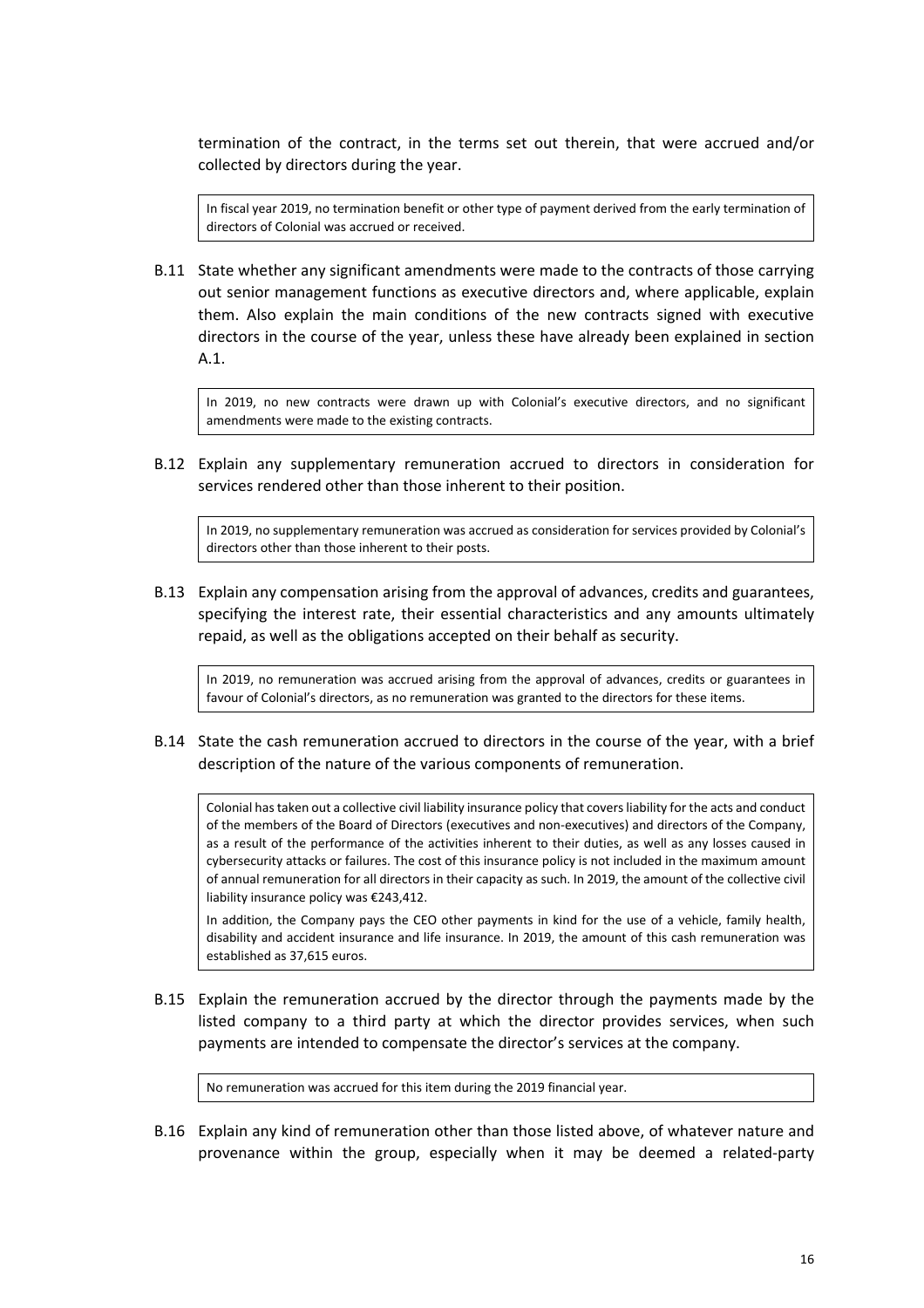transaction or when its omission would detract from the fair presentation of the total remuneration earned by the director.

During the 2019 financial year, no remuneration was accrued for this item, except for that included in section C.1. b) i) of this report.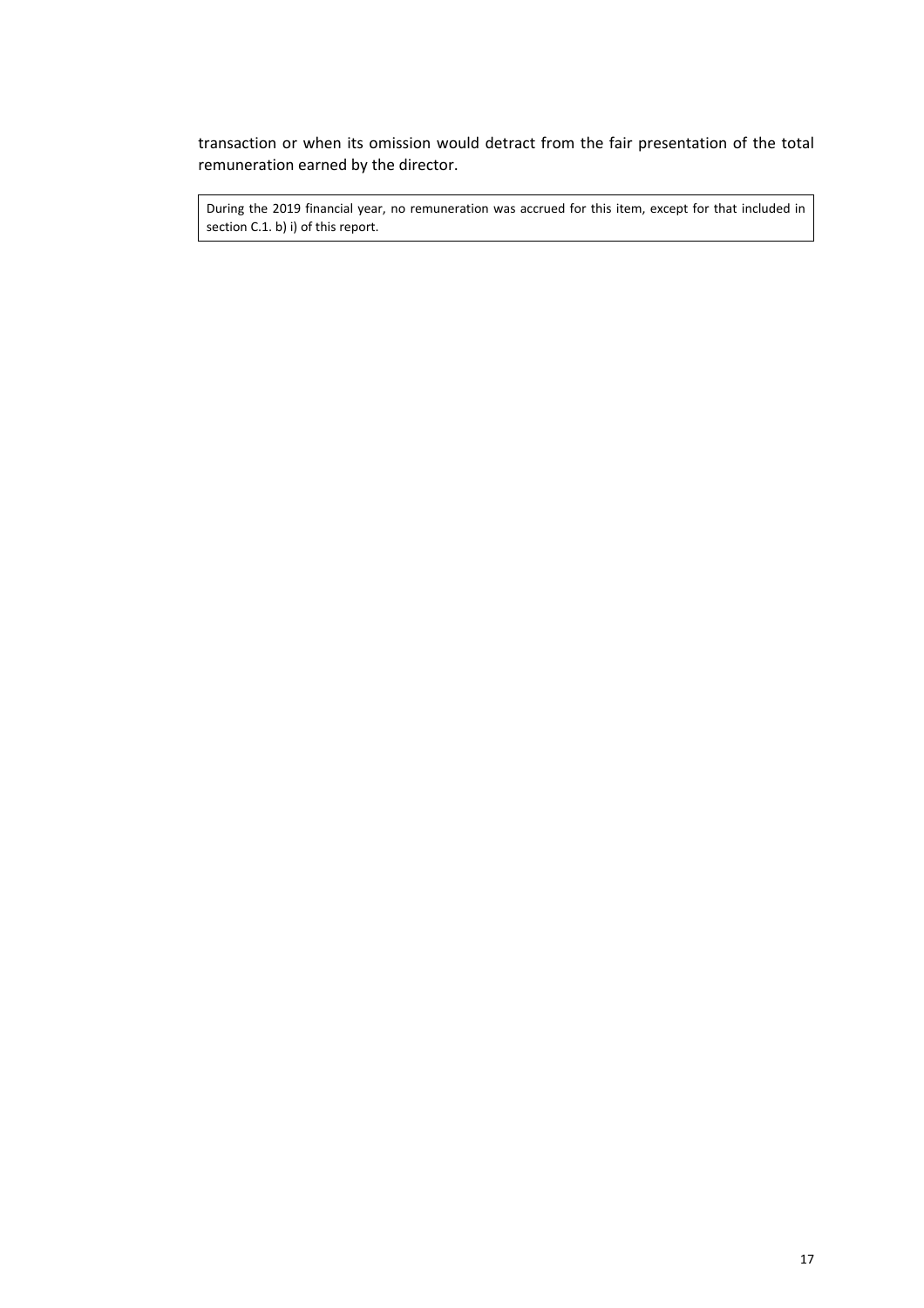#### **C.**DETAILS OF THE INDIVIDUAL REMUNERATION OF EACH DIRECTOR

| Name                                  | <b>Type</b> | <b>Accrual period 2019</b>    |
|---------------------------------------|-------------|-------------------------------|
| JUAN JOSÉ BRUGERA CLAVERO             | Executive   | From 01/01/2019 to 31/12/2019 |
| PEDRO VIÑOLAS SERRA                   | Executive   | From 01/01/2019 to 31/12/2019 |
| SHEIKH ALI JASSIM M.J. AL-THANI       | Proprietary | From 01/01/2019 to 31/12/2019 |
| ADNANE MOUSANNIF                      | Proprietary | From 01/01/2019 to 31/12/2019 |
| JUAN CARLOS GARCÍA CAÑIZARES).        | Proprietary | From 01/01/2019 to 31/12/2019 |
| CARLOS FERNÁNDEZ GONZÁLEZ             | Proprietary | From 01/01/2019 to 31/12/2019 |
| JAVIER LÓPEZ CASADO                   | Proprietary | From 01/01/2019 to 31/12/2019 |
| ANA SAINZ DE VICUÑA BEMBERG           | Independent | From 01/01/2019 to 24/01/2019 |
| SILVIA MÓNICA ALONSO-CASTRILLO ALLAIN | Independent | From 24/01/2019 to 31/12/2019 |
| CARLOS FERNÁNDEZ-LERGA GARRALDA       | Independent | From 01/01/2019 to 31/12/2019 |
| JAVIER IGLESIAS DE USSEL ORDÍS        | Independent | From 01/01/2019 to 31/12/2019 |
| LUIS MALUQUER TREPAT                  | Independent | From 01/01/2019 to 31/12/2019 |
| ANA BOLADO VALLE                      | Independent | From 14/06/2019 to 31/12/2019 |
| ANA PERALTA MORENO.                   | Independent | From 14/06/2019 to 31/12/2019 |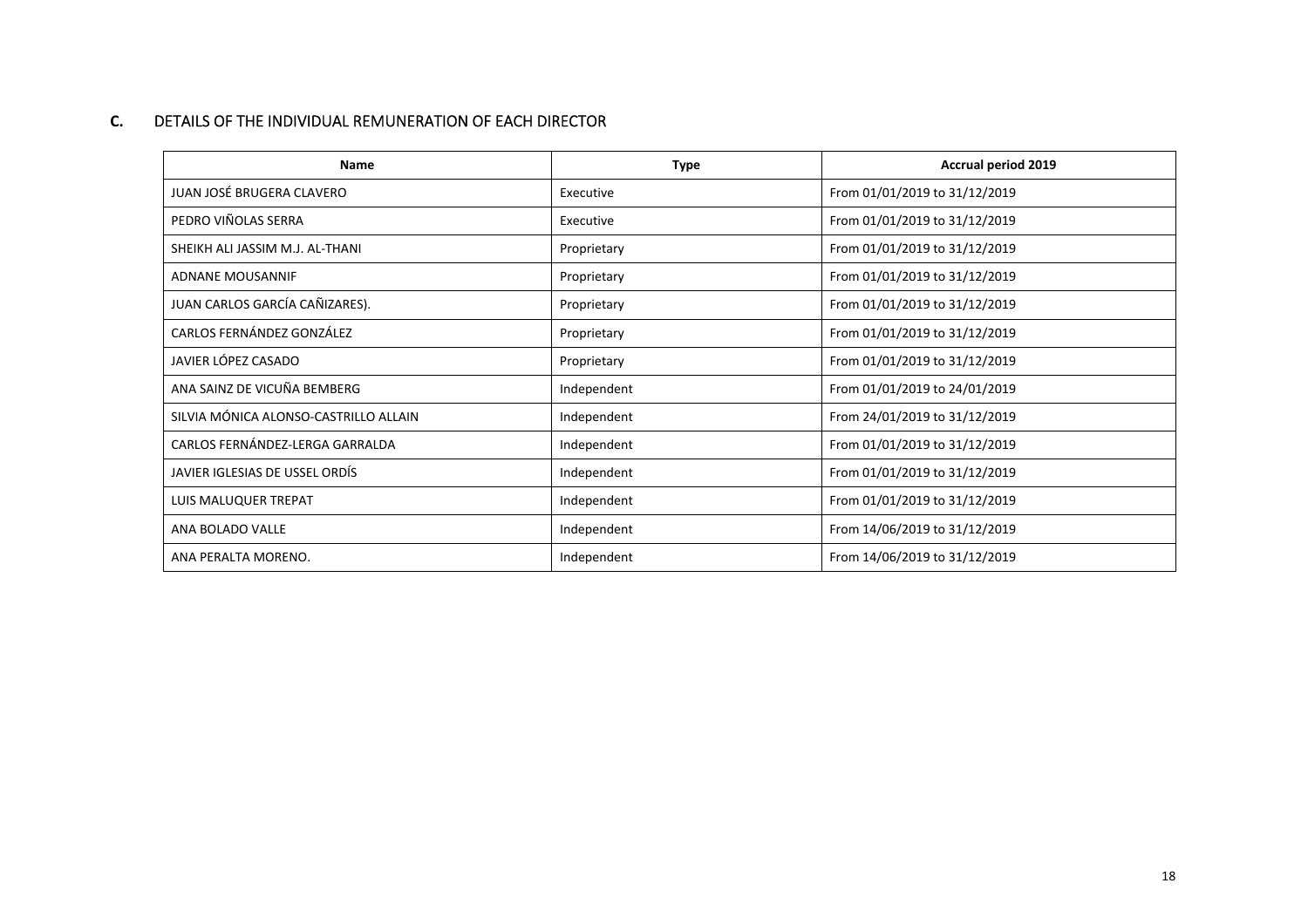C.1 Complete the following tables in respect of the individual remuneration of each of the directors (including remuneration for the discharge of executive functions) accrued during the year.

## **a) Remuneration from the reporting company:**

**i) Remuneration accrued in cash (thousands of euros)** 

| Name                                            | <b>Fixed</b><br>remuneration | <b>Attendance</b><br>fees | Remuneration<br>for<br>membership<br>of Board<br>committees | Salary | Short-term<br>variable<br>remuneration | Long-term<br>variable<br>remuneration | Compensation | Other<br>items | <b>Total</b><br>2019 | <b>Total</b><br>2018     |
|-------------------------------------------------|------------------------------|---------------------------|-------------------------------------------------------------|--------|----------------------------------------|---------------------------------------|--------------|----------------|----------------------|--------------------------|
| JUAN JOSÉ BRUGERA CLAVERO                       |                              |                           |                                                             | 572    | 572                                    | $\sim$                                |              |                | 1,144                | 1,469                    |
| PEDRO VIÑOLAS SERRA                             |                              |                           |                                                             | 665    | 665                                    | $\mathbf{u}$                          |              |                | 1,330                | 1,840                    |
| SHEIKH ALI JASSIM M.J. AL-THANI                 | 50                           | 37                        |                                                             |        |                                        |                                       |              |                | 87                   | 92                       |
| <b>ADNANE MOUSANNIF</b>                         | 50                           | 61                        | 25                                                          |        |                                        |                                       |              |                | 136                  | 135                      |
| JUAN CARLOS GARCÍA CAÑIZARES).                  | 50                           | 51                        | 25                                                          |        |                                        |                                       |              |                | 126                  | 120                      |
| CARLOS FERNÁNDEZ GONZÁLEZ                       | 50                           | 37                        |                                                             |        |                                        |                                       |              |                | 87                   | 89                       |
| JAVIER LÓPEZ CASADO                             | 50                           | 49                        | 11                                                          |        |                                        |                                       |              |                | 110                  | 54                       |
| ANA SAINZ DE VICUÑA BEMBERG                     | 3                            | 8                         | 3                                                           |        |                                        |                                       |              |                | 14                   | 179                      |
| SILVIA MÓNICA ALONSO-CASTRILLO<br><b>ALLAIN</b> | 47                           | 34                        |                                                             |        |                                        |                                       |              |                | 81                   |                          |
| CARLOS FERNÁNDEZ-LERGA GARRALDA                 | 125                          | 101                       | 75                                                          |        |                                        |                                       |              |                | 301                  | 298                      |
| JAVIER IGLESIAS DE USSEL ORDÍS                  | 50                           | 99                        | 73                                                          |        |                                        |                                       |              |                | 222                  | 187                      |
| LUIS MALUQUER TREPAT                            | 50                           | 85                        | 50                                                          |        |                                        |                                       |              |                | 185                  | 187                      |
| ANA BOLADO VALLE                                | 27                           | 31                        | 11                                                          |        |                                        |                                       |              |                | 69                   | $\overline{\phantom{m}}$ |
| ANA PERALTA MORENO.                             | 27                           | 26                        | 11                                                          |        |                                        |                                       |              |                | 64                   | $\overline{\phantom{m}}$ |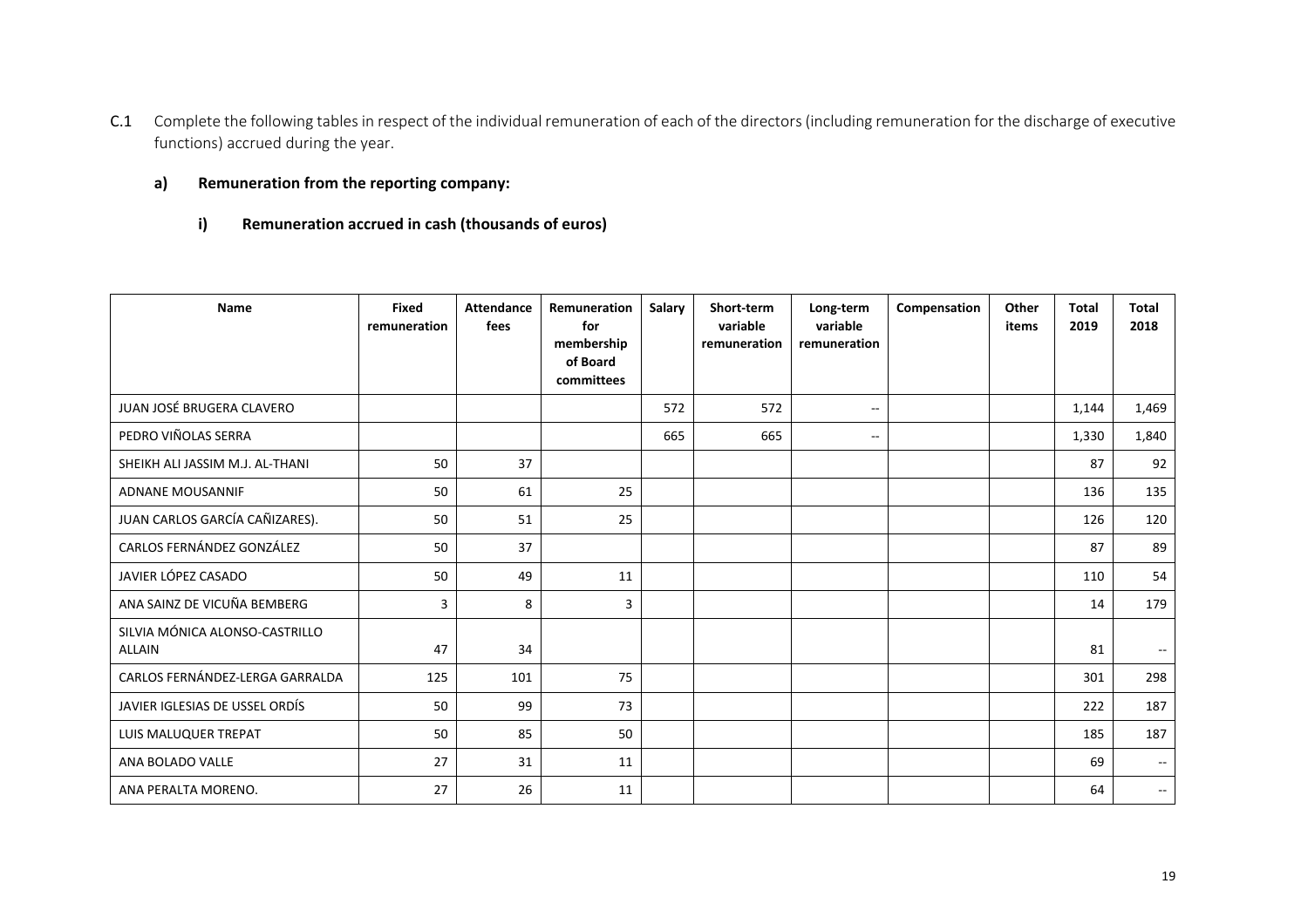**Observations** 

## **ii) Table showing movements in share‐based remuneration schemes and gross profit of shares or consolidated financial instruments.**

|                                                      |                           | instruments at the<br>beginning of 2019 | <b>Financial</b>                  | <b>Financial</b><br>instruments granted<br>in 2019 |                                   |                      | Financial instruments consolidated in the year | <b>Instruments</b><br>matured and<br>not exercised | instruments at the                                                                                               | <b>Financial</b><br>end of 2019 |                          |                                   |
|------------------------------------------------------|---------------------------|-----------------------------------------|-----------------------------------|----------------------------------------------------|-----------------------------------|----------------------|------------------------------------------------|----------------------------------------------------|------------------------------------------------------------------------------------------------------------------|---------------------------------|--------------------------|-----------------------------------|
| <b>Name</b>                                          | Name of<br>Plan           | No of<br>instrum<br>ents                | No of<br>equivale<br>nt<br>shares | No of<br>instrume<br>nts                           | No of<br>equivale<br>nt<br>shares | No of<br>instruments | No of<br>equivalent/c<br>onsolidated<br>shares | Price of<br>consolidate<br>d shares                | <b>Gross Profit</b><br>from shares<br>or<br>consolidate<br>d financial<br>instruments<br>(thousands<br>of euros) | No of<br>instruments            | No of<br>instrum<br>ents | No of<br>equival<br>ent<br>shares |
| <b>JUAN JOSÉ</b><br><b>BRUGERA</b><br><b>CLAVERO</b> | 2014 share<br>option plan | 48,837                                  | 48,837                            | 61,046                                             | 61,046                            | 61,046               | 61,046                                         | 9.6                                                | 586                                                                                                              |                                 | 61,046                   | 61,046                            |
| <b>PEDRO</b><br>VIÑOLAS<br>SERRA                     | 2014 share<br>option plan | 126,977                                 | 126,977                           | 158,721                                            | 158,721                           | 158,721              | 158,721                                        | 9.6                                                | 1,524                                                                                                            |                                 | 158,721                  | 158,721                           |

| <b>Ohcomia</b> |  |
|----------------|--|
|                |  |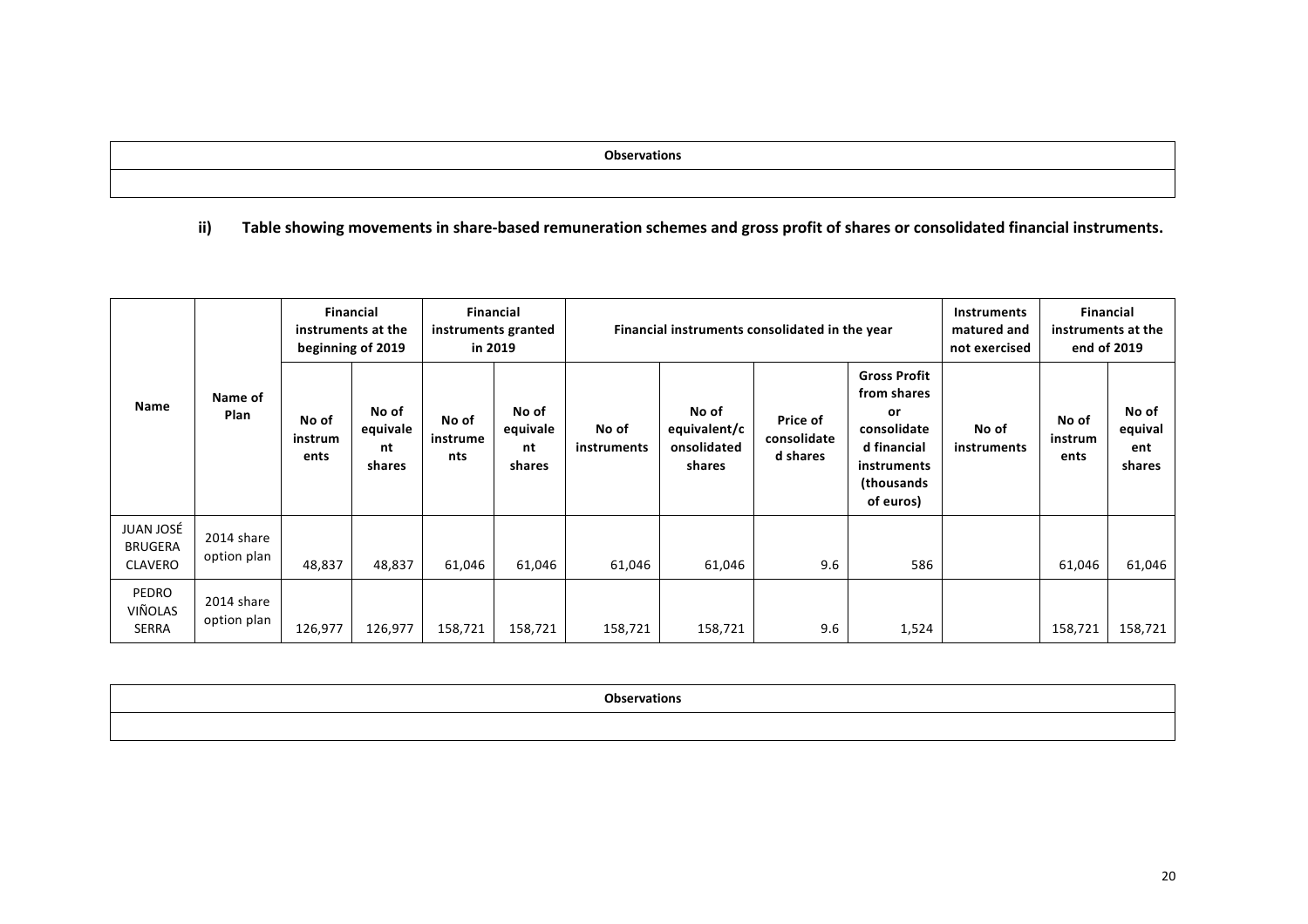# **iii) Long‐term savings schemes**

| <b>Name</b>               | Remuneration for the consolidation of rights to savings schemes |
|---------------------------|-----------------------------------------------------------------|
| JUAN JOSÉ BRUGERA CLAVERO |                                                                 |
| PEDRO VIÑOLAS SERRA       | 104                                                             |

|                                     |      | Contribution during the year by the company<br>(thousands of $\epsilon$ ) |                           |                              | <b>Amount of accumulated funds</b><br>(thousands of $\epsilon$ ) |                                                                 |                                                                |                                                                        |
|-------------------------------------|------|---------------------------------------------------------------------------|---------------------------|------------------------------|------------------------------------------------------------------|-----------------------------------------------------------------|----------------------------------------------------------------|------------------------------------------------------------------------|
|                                     |      | Savings schemes with<br>consolidated economic rights                      | Savings schemes with non- | consolidated economic rights |                                                                  |                                                                 |                                                                |                                                                        |
|                                     |      |                                                                           |                           |                              | 2019                                                             |                                                                 | 2018                                                           |                                                                        |
| Name                                | 2019 | 2018                                                                      | 2019                      | 2018                         | <b>Savings schemes</b><br>with consolidated<br>economic rights   | Savings schemes<br>with non-<br>consolidated<br>economic rights | <b>Savings schemes</b><br>with consolidated<br>economic rights | <b>Savings schemes</b><br>with non-<br>consolidated<br>economic rights |
| JUAN JOSÉ<br><b>BRUGERA CLAVERO</b> | 78   | 77                                                                        | $- -$                     | $\sim$ $\sim$                | 306                                                              | $- -$                                                           | 228                                                            | $- -$                                                                  |
| PEDRO VIÑOLAS<br><b>SERRA</b>       | 104  | 103                                                                       | $- -$                     |                              | 408                                                              | $- -$                                                           | 304                                                            |                                                                        |

| <b>Observations</b> |
|---------------------|
|                     |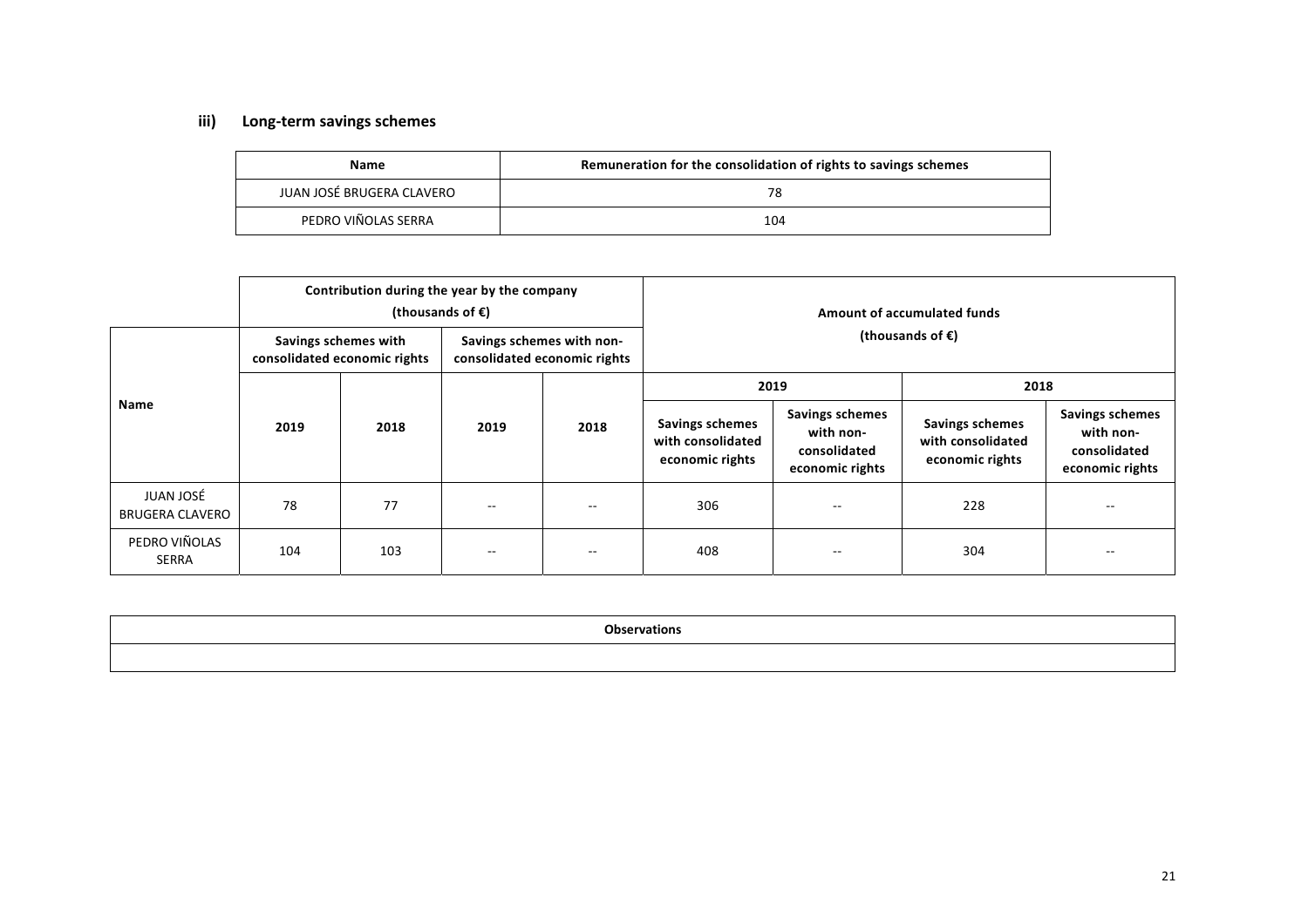#### **iv) Detail of other items**

| Name                | Item            | <b>Amount of remuneration</b> |
|---------------------|-----------------|-------------------------------|
| PEDRO VIÑOLAS SERRA | In-kind payment | 46                            |

| <b>Observations</b> |
|---------------------|
|                     |

## **b) Remuneration for directors of the company for membership of boards at other group companies:**

## **i) Remuneration accrued in cash (thousands of euros)**

| Name                            | Fixed<br>remunerat<br>ion | Attenda<br>nce fees | Remuneration<br>for<br>membership of<br>Board<br>committees | Salary | Short-<br>term<br>variable<br>remunerat<br>ion | Long-term<br>variable<br>remunerat<br>ion | Compensa<br>tion | Other<br>items | <b>Total 2019</b> | <b>Total 2018</b> |
|---------------------------------|---------------------------|---------------------|-------------------------------------------------------------|--------|------------------------------------------------|-------------------------------------------|------------------|----------------|-------------------|-------------------|
| JUAN JOSÉ BRUGERA CLAVERO       | 150                       | 58                  |                                                             |        |                                                |                                           |                  |                | 208               | 210               |
| PEDRO VIÑOLAS SERRA             |                           | 60                  |                                                             |        |                                                |                                           |                  |                | 60                | 55                |
| SHEIKH ALI JASSIM M.J. AL-THANI |                           | 32                  |                                                             |        |                                                |                                           |                  |                | 32                | 35                |
| ADNANE MOUSANNIF                |                           | 0                   |                                                             |        |                                                |                                           |                  |                | 0                 | 38                |
| CARLOS FERNÁNDEZ-LERGA GARRALDA |                           | 70                  |                                                             |        |                                                |                                           |                  |                | 70                | 72                |
| LUIS MALUQUER TREPAT            |                           | 39                  |                                                             |        |                                                |                                           |                  |                | 39                | 35                |
| SILVIA ALONSO-CASTRILLO ALLAIN  |                           |                     |                                                             |        |                                                |                                           |                  |                |                   | 38                |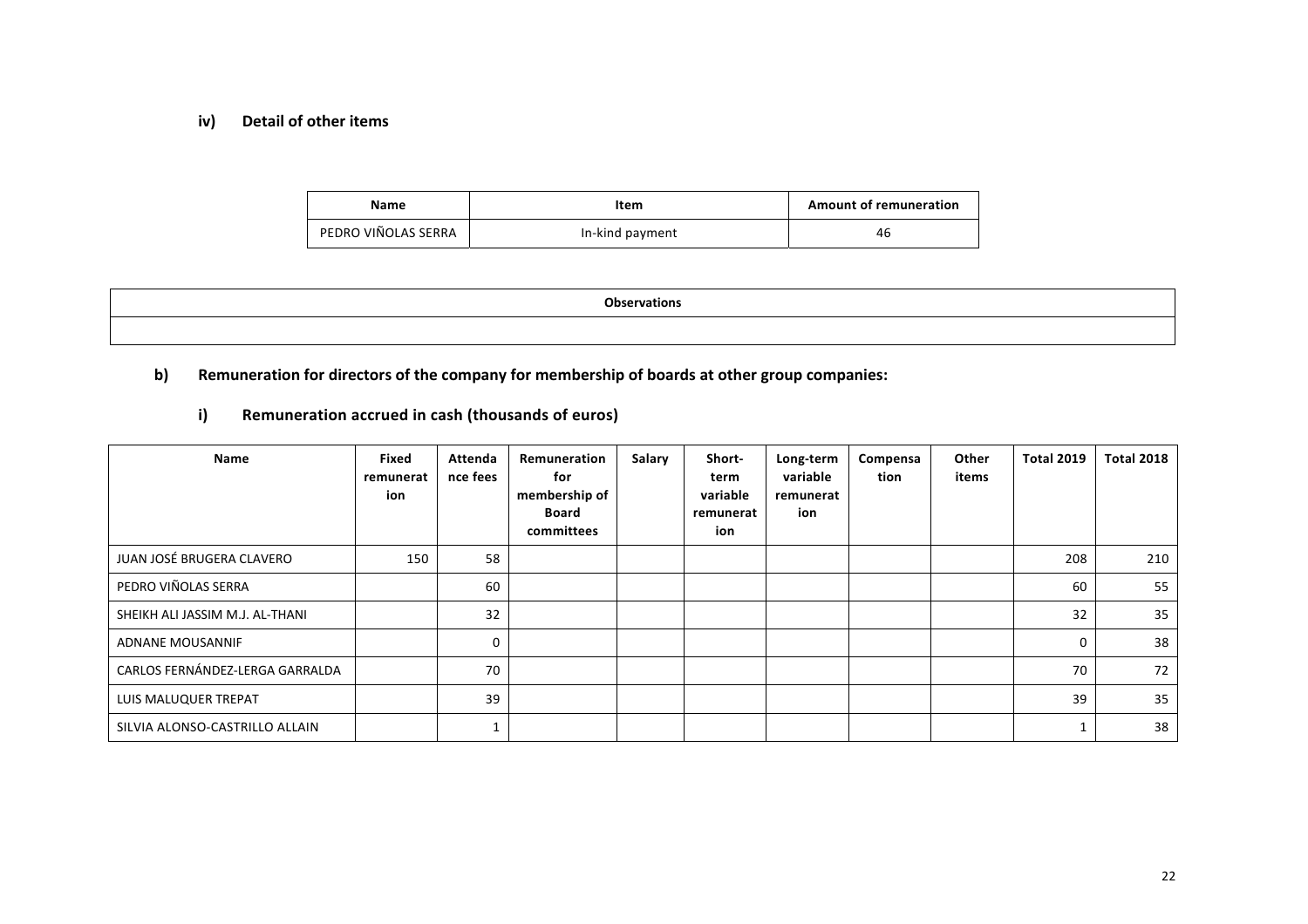# ii) Table showing movements in share-based remuneration schemes and gross profit of shares or consolidated financial **instruments**

|                    |                 |                          | <b>Financial instruments</b><br><b>Financial instruments</b><br>at the beginning of<br>Financial instruments consolidated in the year<br>granted in year t<br>year t |                          |                                |                          |                                             |                                     |                                                                                                                         | Instrumen<br>ts<br>matured<br>and not<br>exercised | <b>Financial instruments</b><br>at the end of year t |                                |
|--------------------|-----------------|--------------------------|----------------------------------------------------------------------------------------------------------------------------------------------------------------------|--------------------------|--------------------------------|--------------------------|---------------------------------------------|-------------------------------------|-------------------------------------------------------------------------------------------------------------------------|----------------------------------------------------|------------------------------------------------------|--------------------------------|
| Name               | Name<br>of Plan | No of<br>instrumen<br>ts | No of<br>equivale<br>nt shares                                                                                                                                       | No of<br>instrumen<br>ts | No of<br>equivale<br>nt shares | No of<br>instrumen<br>ts | No of<br>equivalent/consolida<br>ted shares | Price of<br>consolidat<br>ed shares | Gross<br><b>Profit from</b><br>shares or<br>consolidat<br>ed<br>financial<br>instrument<br>s<br>(thousands<br>of euros) | No of<br>instrumen<br>ts                           | No of<br>instrumen<br>ts                             | No of<br>equivale<br>nt shares |
| JUAN<br>JOSÉ       |                 |                          |                                                                                                                                                                      |                          |                                |                          |                                             |                                     |                                                                                                                         |                                                    |                                                      |                                |
| <b>BRUGER</b>      | Deliver         |                          |                                                                                                                                                                      |                          |                                |                          |                                             |                                     |                                                                                                                         |                                                    |                                                      |                                |
| Α<br><b>CLAVER</b> | y plan          |                          |                                                                                                                                                                      |                          |                                |                          |                                             |                                     |                                                                                                                         |                                                    |                                                      |                                |
| O                  |                 |                          |                                                                                                                                                                      | 6000                     | 6000                           | 6000                     | 6000                                        | 27                                  | 162                                                                                                                     |                                                    | 6000                                                 | 6000                           |

| <b>Observations</b> |
|---------------------|
|                     |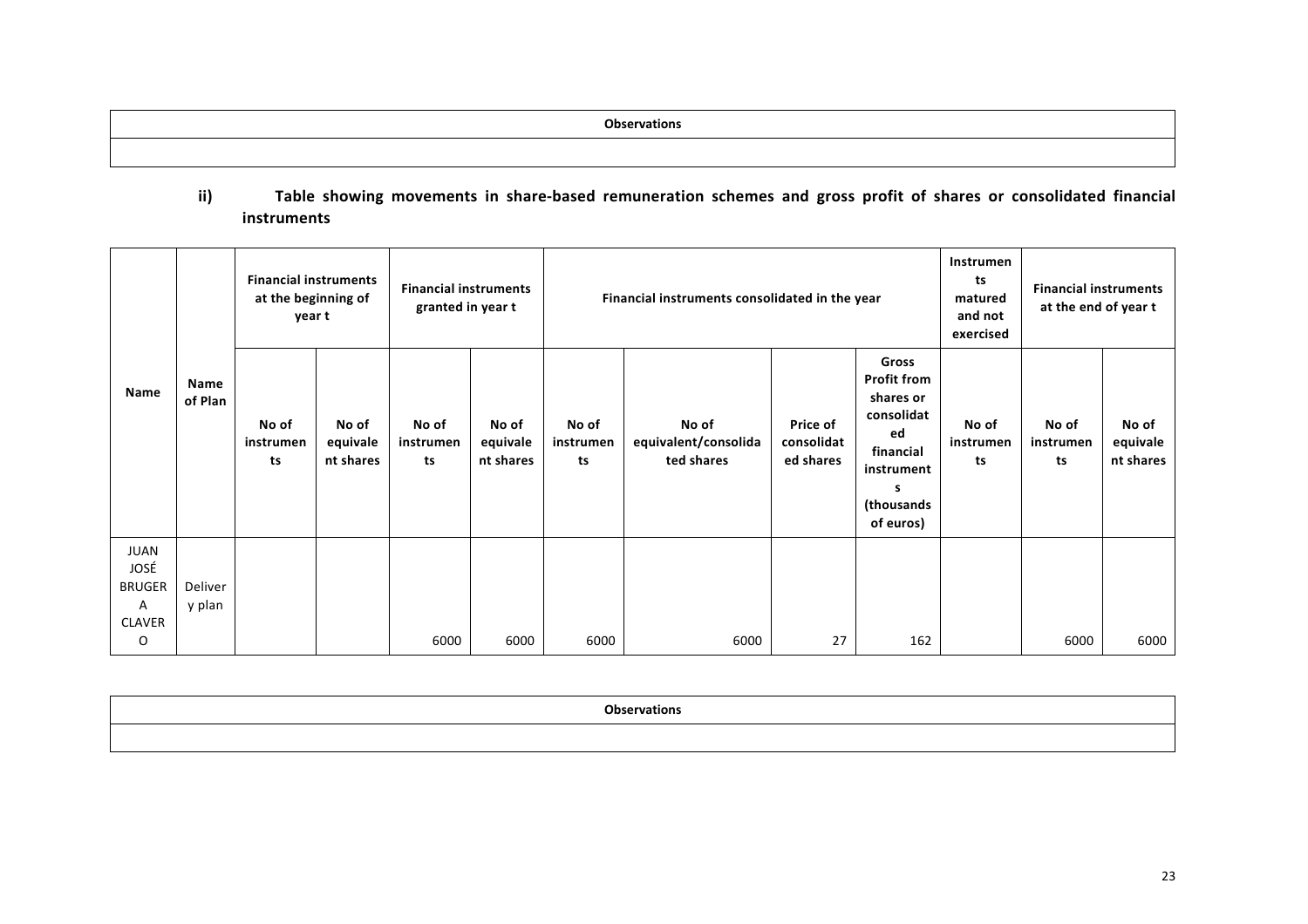# **iii) Long‐term savings schemes**

| Name  | Remuneration for the consolidation of rights to savings schemes |
|-------|-----------------------------------------------------------------|
| $- -$ | $- -$                                                           |

|             |               | Contribution during the year by the company<br>(thousands of $\epsilon$ ) |                                                           |                            | Amount of accumulated funds                             |                                                                 |                                                                |                                                                        |  |
|-------------|---------------|---------------------------------------------------------------------------|-----------------------------------------------------------|----------------------------|---------------------------------------------------------|-----------------------------------------------------------------|----------------------------------------------------------------|------------------------------------------------------------------------|--|
|             |               | Savings schemes with<br>consolidated economic rights                      | Savings schemes with non-<br>consolidated economic rights | (thousands of $\epsilon$ ) |                                                         |                                                                 |                                                                |                                                                        |  |
|             |               |                                                                           | 2019                                                      | 2018                       | 2019                                                    |                                                                 | 2018                                                           |                                                                        |  |
| <b>Name</b> | 2019          | 2018                                                                      |                                                           |                            | Savings schemes<br>with consolidated<br>economic rights | Savings schemes<br>with non-<br>consolidated<br>economic rights | <b>Savings schemes</b><br>with consolidated<br>economic rights | <b>Savings schemes</b><br>with non-<br>consolidated<br>economic rights |  |
| $- -$       | $\sim$ $\sim$ | $\sim$ $\sim$                                                             | $- -$                                                     | $- -$                      | $\sim$ $\sim$                                           | $- -$                                                           | $- -$                                                          | $\overline{\phantom{a}}$                                               |  |

| <b>Observations</b> |  |
|---------------------|--|
|                     |  |

# **iv) Detail of other items**

| Name                     | Item  | <b>Amount of remuneration</b> |
|--------------------------|-------|-------------------------------|
| $\overline{\phantom{m}}$ | $- -$ | $- -$                         |

|     | Observat.<br>tions |
|-----|--------------------|
| $-$ |                    |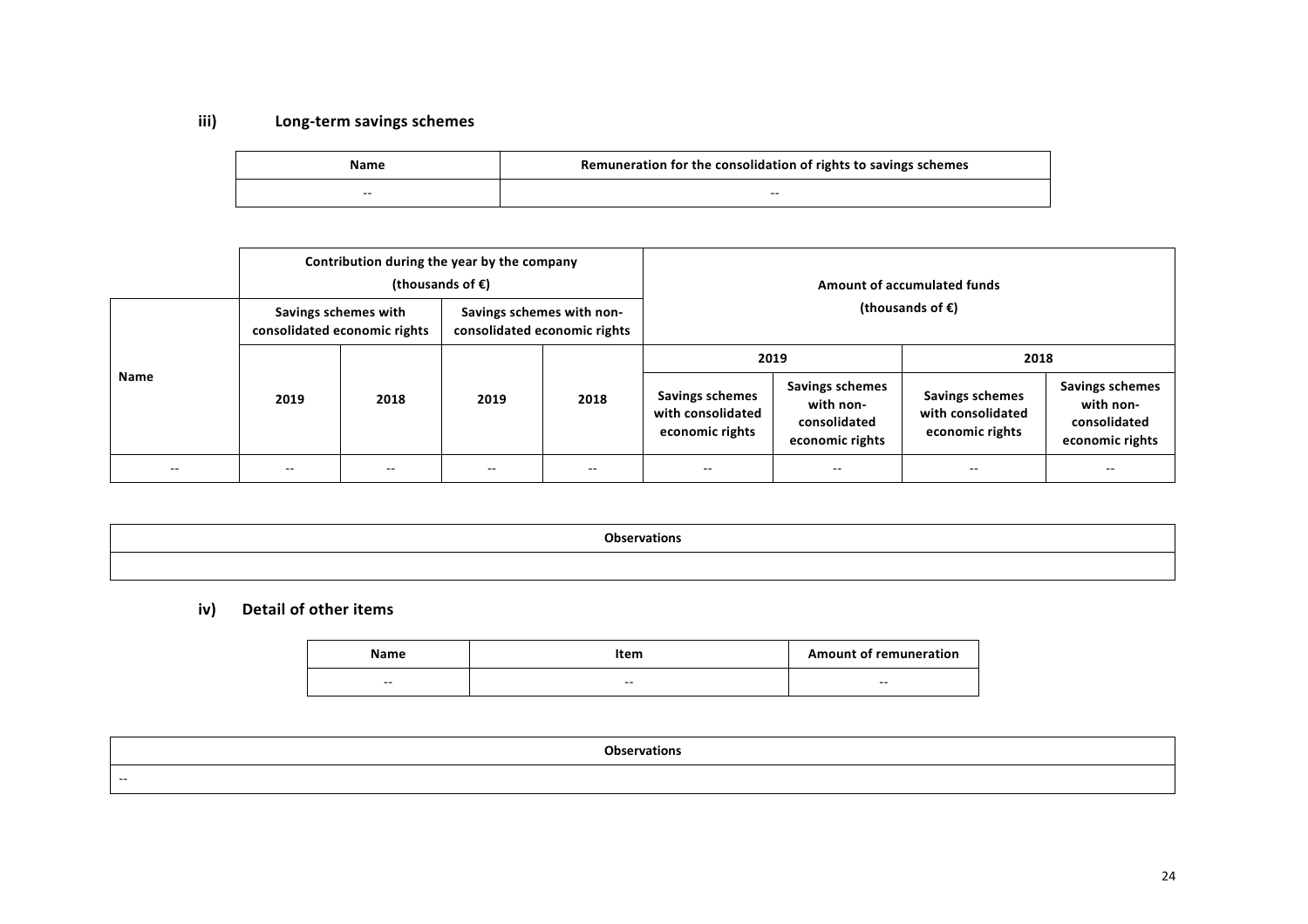# **c) Summary of remunerations (thousands of euros):**

The summary should include the amounts relating to all remuneration items included in this report that have accrued to the director, in thousands of euros.

|                                                  | Accrued remuneration at the Company |                                                                                          |                                      |                                          |                                 |                                    | <b>Accrued remuneration at Group companies</b>                                           |                                      |                                          |                               |
|--------------------------------------------------|-------------------------------------|------------------------------------------------------------------------------------------|--------------------------------------|------------------------------------------|---------------------------------|------------------------------------|------------------------------------------------------------------------------------------|--------------------------------------|------------------------------------------|-------------------------------|
| <b>Name</b>                                      | <b>Total</b><br>payment<br>in cash  | <b>Gross Profit</b><br>from the<br>shares or<br>consolidated<br>financial<br>instruments | Remuneration<br>in saving<br>systems | <b>Other items</b><br>of<br>remuneration | <b>Total</b><br>2019<br>company | <b>Total</b><br>payment<br>in cash | <b>Gross Profit</b><br>from the<br>shares or<br>consolidated<br>financial<br>instruments | Remuneration<br>in saving<br>systems | <b>Other items</b><br>of<br>remuneration | <b>Total</b><br>2019<br>Group |
| JUAN JOSÉ BRUGERA CLAVERO                        | 1,144                               | 586                                                                                      | 78                                   | $\mathbf 0$                              | 1,808                           | 208                                | 162                                                                                      |                                      |                                          | 370                           |
| PEDRO VIÑOLAS SERRA                              | 1,330                               | 1524                                                                                     | 104                                  | 46                                       | 3,004                           | 60                                 |                                                                                          |                                      |                                          | 60                            |
| SHEIKH ALI JASSIM M.J. AL-<br><b>THANI</b>       | 87                                  |                                                                                          |                                      |                                          | 87                              | 32                                 |                                                                                          |                                      |                                          | 32                            |
| <b>ADNANE MOUSANNIF</b>                          | 136                                 |                                                                                          |                                      |                                          | 136                             |                                    |                                                                                          |                                      |                                          |                               |
| JUAN CARLOS GARCÍA<br>CAÑIZARES).                | 126                                 |                                                                                          |                                      |                                          | 126                             |                                    |                                                                                          |                                      |                                          |                               |
| CARLOS FERNÁNDEZ GONZÁLEZ                        | 87                                  |                                                                                          |                                      |                                          | 87                              |                                    |                                                                                          |                                      |                                          |                               |
| JAVIER LÓPEZ CASADO                              | 110                                 |                                                                                          |                                      |                                          | 110                             |                                    |                                                                                          |                                      |                                          |                               |
| ANA SAINZ DE VICUÑA<br><b>BEMBERG</b>            | 14                                  |                                                                                          |                                      |                                          | 14                              |                                    |                                                                                          |                                      |                                          |                               |
| SILVIA MÓNICA ALONSO-<br><b>CASTRILLO ALLAIN</b> | 81                                  |                                                                                          |                                      |                                          | 81                              | $\mathbf{1}$                       |                                                                                          |                                      |                                          | $\mathbf{1}$                  |
| CARLOS FERNÁNDEZ-LERGA<br><b>GARRALDA</b>        | 301                                 |                                                                                          |                                      |                                          | 301                             | 70                                 |                                                                                          |                                      |                                          | 70                            |
| JAVIER IGLESIAS DE USSEL ORDÍS                   | 222                                 |                                                                                          |                                      |                                          | 222                             |                                    |                                                                                          |                                      |                                          |                               |
| LUIS MALUQUER TREPAT                             | 185                                 |                                                                                          |                                      |                                          | 185                             | 38                                 |                                                                                          |                                      |                                          | 38                            |
| ANA BOLADO VALLE                                 | 69                                  |                                                                                          |                                      |                                          | 69                              |                                    |                                                                                          |                                      |                                          |                               |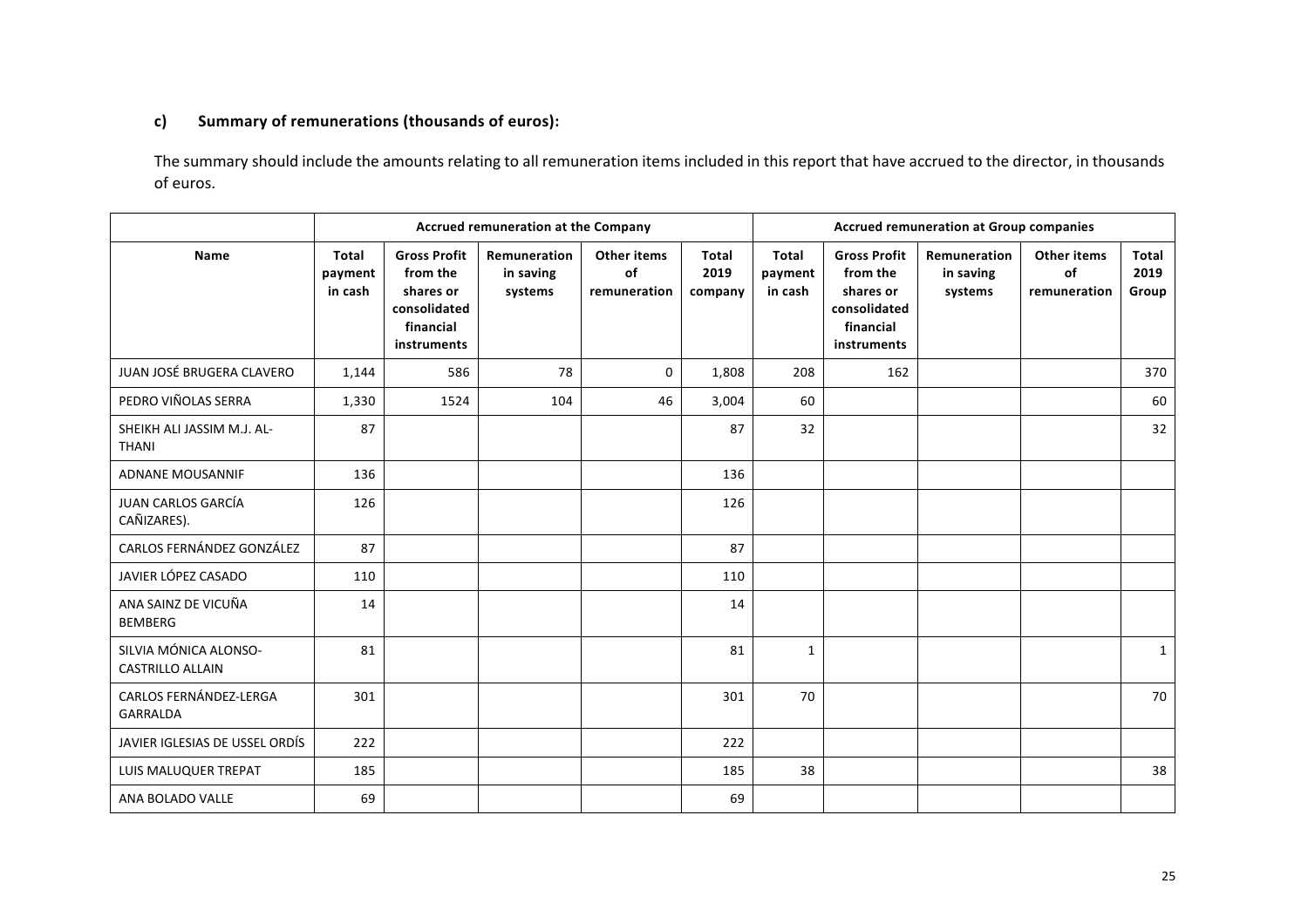| ANA PERALTA MORENO. | $^{\prime}$ A<br>b4 |  |    | 64    |     |                        |  |            |
|---------------------|---------------------|--|----|-------|-----|------------------------|--|------------|
| <b>TOTAL:</b>       |                     |  | 46 | 0,294 | 409 | 10 <sup>2</sup><br>162 |  | $- -$<br>- |

| <b>Observations</b> |  |
|---------------------|--|
|                     |  |